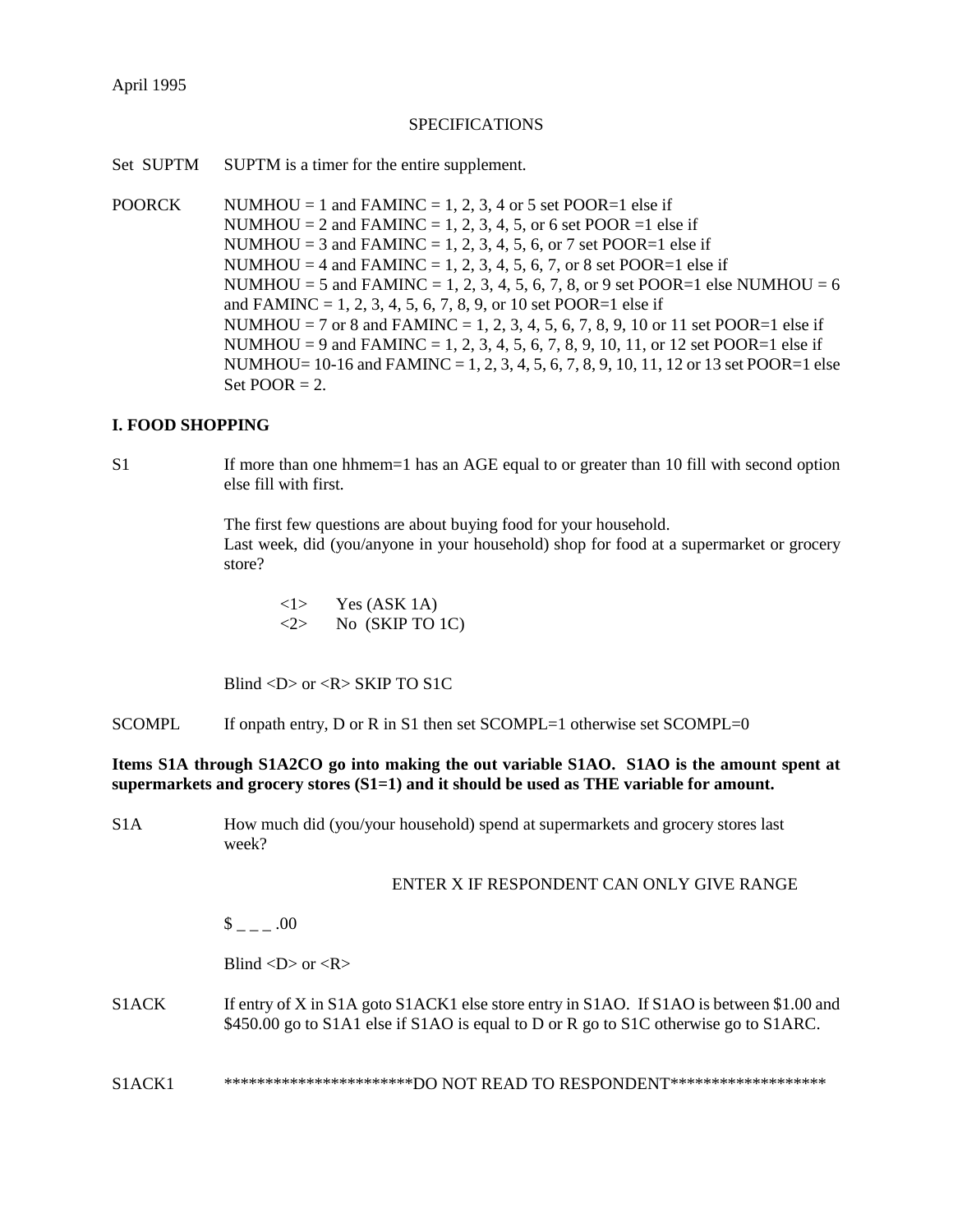Enter range reported by respondent

 $\mu = 0.00 \text{ to } \mu = 0.00$ 

S1ARG Add the entries in S1ACK1 and divide by 2. Store the answer in S1AO. If S1AO is between \$1.00 and \$450.00 go to S1B otherwise go to S1ARC.

S1ARC \*\*\*\*\*\*\*\*\*\*\*\*\*DO NOT ASK THE RESPONDENT\*\*\*\*\*\*\*\*\*\*\*\*\*\*\*\*\*\*\*\*\*\*

AMOUNT SPENT RECORDED AS: (entry in S1AO) IS THIS ENTRY CORRECT?

> $\langle 1 \rangle$  YES (go to S1A1)  $\langle 2 \rangle$  NO (go to S1ACOR)

S1ACOR \*\*\*\*\*\*\*\*\*\*\*\*\*\*\*\*DO NOT ASK THE RESPONDENT\*\*\*\*\*\*\*\*\*\*\*\*\*\*\*\*\*\*\*\*\*\*\*

INCORRECT ENTRY WAS RECORDED AS: (entry in S1AO) CORRECT ENTRY IS:

 $\_{$   $\_\_$   $\_\_$  00 (store entry in S1AO)

S1A1 Does this \$(fill with S1AO) include ALL purchases (you/your household) made at supermarkets and grocery stores, whether paid for by cash, check, (or charge card?/charge card or food stamps?)

> <1> Yes (skip to S1B)  $\langle 2 \rangle$  No (ask S1A2)

Blind  $\langle D \rangle$  or  $\langle R \rangle$  go to S1B

S1A2 What would the total amount be?

## ENTER X IF RESPONDENT CAN ONLY GIVE RANGE

 $$ 00$ 

Blind  $\langle D \rangle$  or  $\langle R \rangle$ 

S1A2CK If entry of X in S1A2 goto S1ACK2 else if entry of <D> or <R> in S1A2 go to S1C else store entry in S1AO. If S1AO is between \$1.00 and \$450.00 go to S1B otherwise go to S1A2RC.

S1ACK2 \*\*\*\*\*\*\*\*\*\*\*\*\*\*\*\*\*\*\*\*\*\*\*DO NOT READ TO RESPONDENT\*\*\*\*\*\*\*\*\*\*\*\*\*\*\*\*\*\*\*

Enter range reported by respondent

 $\frac{1}{2} - 0.00 \text{ to } \frac{1}{2} - 0.00$ 

S1A2RG Add the entries in S1ACK2 and divide by 2. Store the answer in S1AO. If S1AO is between \$1.00 and \$450.00 go to S1B otherwise go to S1A2RC.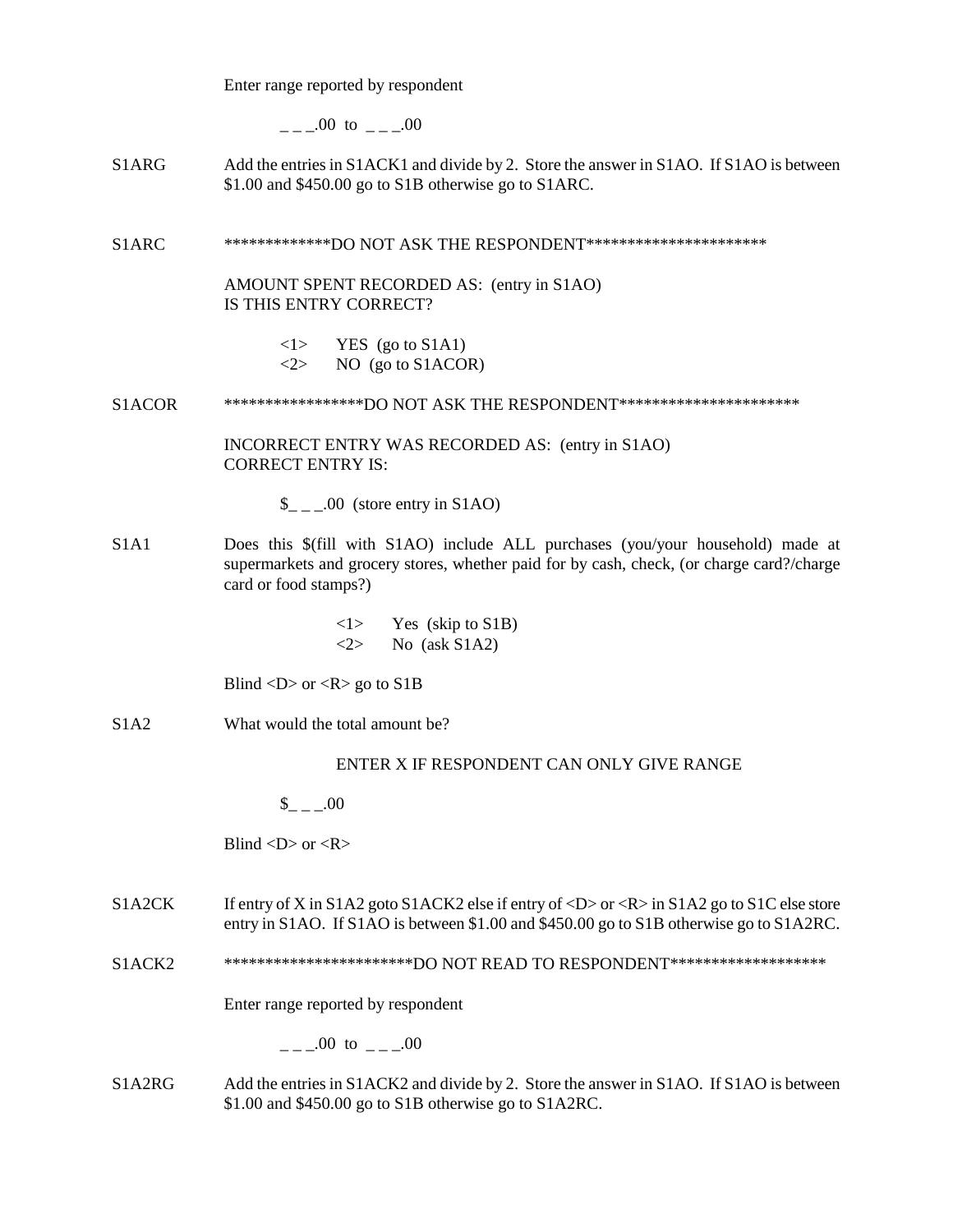S1A2RC \*\*\*\*\*\*\*\*\*\*\*\*\*DO NOT ASK THE RESPONDENT\*\*\*\*\*\*\*\*\*\*\*\*\*\*\*\*\*\*\*\*\*\*

### AMOUNT SPENT RECORDED AS: (entry in S1AO) IS THIS ENTRY CORRECT?

- $\langle 1 \rangle$  YES (go to S1B)
- $\langle 2 \rangle$  NO (go to S1A2CO)

#### S1A2CO \*\*\*\*\*\*\*\*\*\*\*\*\*\*\*\*\*DO NOT ASK THE RESPONDENT\*\*\*\*\*\*\*\*\*\*\*\*\*\*\*\*\*\*\*\*\*\*

INCORRECT ENTRY WAS RECORDED AS: (entry in S1AO) CORRECT ENTRY IS:

 $\_{\_ \_ \_ \_0}$  (store entry in S1AO)

#### **Use S1BO instead of S1B through S1BCOR. S1BO is the out variable for these items.**

S1B How much of the \$(fill with S1AO) was for nonfood items, such as cleaning or paper products?

# ENTER X IF RESPONDENT CAN ONLY GIVE RANGE

 $_{- -100}$ 

Blind D or R

- S1BCK If entry of X in S1B goto S1BCK1 else store entry in S1BO. If S1BO is between \$1.00 and \$100.00 or equal to D or R goto S1C otherwise go to S1BRC.
- S1BCK1 \*\*\*\*\*\*\*\*\*\*\*\*\*\*\*\*\*\*\*\*\*\*\*\*\*DO NOT READ TO RESPONDENT\*\*\*\*\*\*\*\*\*\*\*\*\*\*\*\*\*\*

Enter range reported by respondent

 $.00 \text{ to } .00$ 

- S1BRG Add the entries in S1BCK1 and divide by 2. Store the answer in S1BO. If S1BO is between \$1.00 and \$100.00 go to S1C otherwise go to S1BRC.
- S1BRC \*\*\*\*\*\*\*\*\*\*\*\*\*DO NOT ASK THE RESPONDENT\*\*\*\*\*\*\*\*\*\*\*\*\*\*\*\*\*\*\*\*\*\*

AMOUNT SPENT RECORDED AS: (entry in S1BO) IS THIS ENTRY CORRECT?

> $\langle 1 \rangle$  YES (go to S1C)  $\langle 2 \rangle$  NO (go to S1BCOR)

S1BCOR \*\*\*\*\*\*\*\*\*\*\*\*\*\*\*\*\*DO NOT ASK THE RESPONDENT\*\*\*\*\*\*\*\*\*\*\*\*\*\*\*\*\*\*\*\*\*\*

INCORRECT ENTRY WAS RECORDED AS: (entry in S1BO) CORRECT ENTRY IS: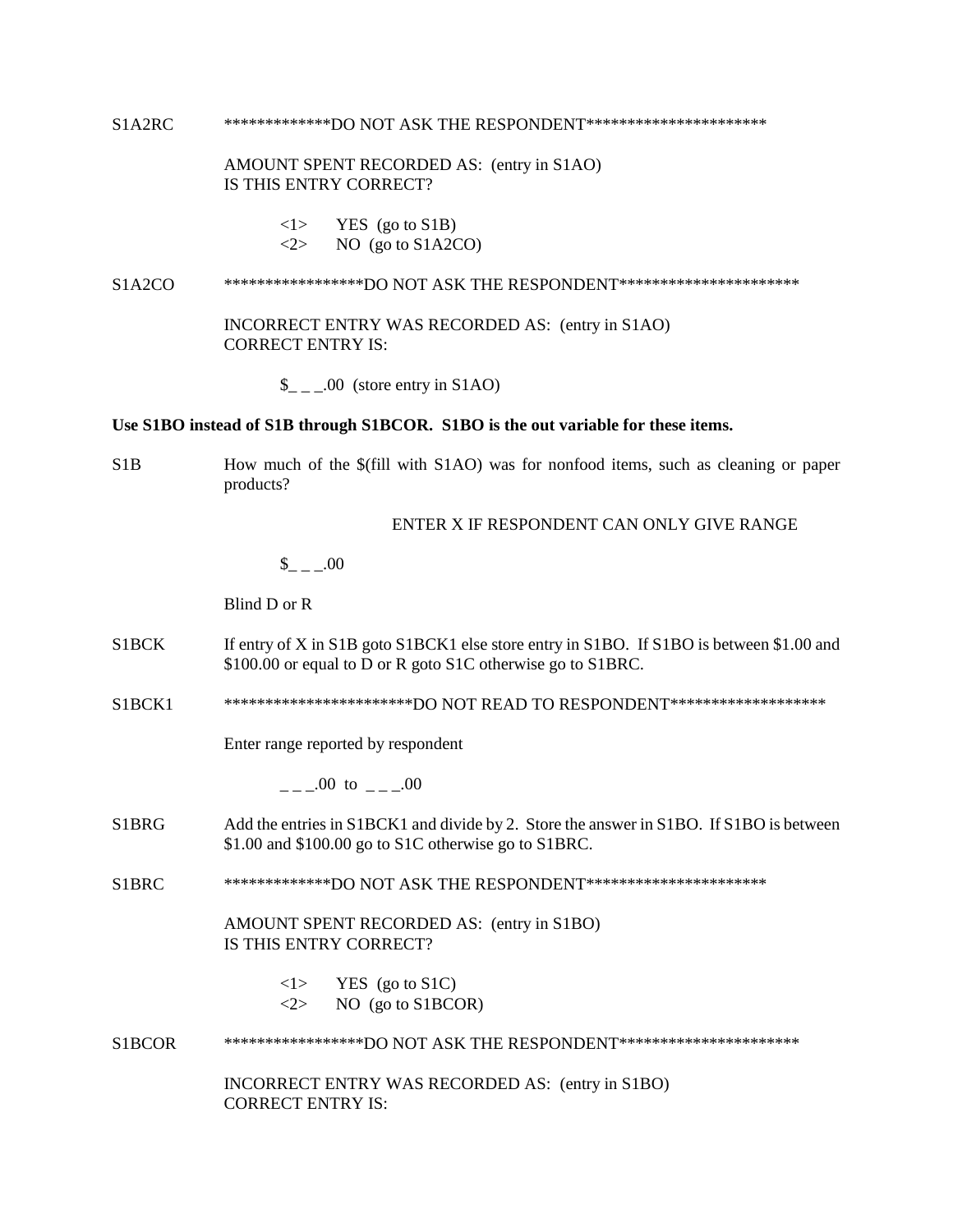$\frac{\S_{-}}{\S_{-}}$ .00 (store entry in S1BO) S1C How often (do you/does someone from your household) USUALLY shop for food at a supermarket or grocery store--once a week or more, 2 to 3 times a month, (or once a month or less?/once a month or less),  $\frac{1}{\sqrt{a}}$  /or do you never shop at a supermarket or grocery store?)

- <1> Once a week or more (SKIP TO S2)
- $\langle 2 \rangle$  2 to 3 times a month (ask S1D)
- $\langle 3 \rangle$  (Or once a month or less/Once a month or less) (Ask S1D)
- <4> ( /Never shop at a supermarket or grocery store) (SKIP TO S2)

Blind  $\langle D \rangle$  or  $\langle R \rangle$  skip to S2

# **Use S1DO instead of S1D through S1DCOR. S1DO is the out variable for all of these items.**

S1D How much (do you/does your household) usually spend for food at supermarkets and grocery stores each MONTH?

ENTER X IF RESPONDENT CAN ONLY GIVE A RANGE

# $$_{---}.00$

Blind  $\langle D \rangle$  or  $\langle R \rangle$ 

- S1DCK If entry of X in S1D goto S1DCK1 else store entry in S1DO. If S1DO is between \$1.00 and \$900.00 or equal to D or R goto S2 otherwise go to S1DRC.
- S1DCK1 \*\*\*\*\*\*\*\*\*\*\*\*\*\*\*\*\*\*\*\*\*\*\*\*\*\*DO NOT READ TO RESPONDENT\*\*\*\*\*\*\*\*\*\*\*\*\*\*\*\*\*\*\*\*

Enter range reported by respondent

 $.00 \text{ to } .00$ 

S1DRG Add the entries in S1DCK1 and divide by 2. Store the answer in S1DO. If S1DO is between \$1.00 and \$900.00 go to S2 otherwise go to S1DRC.

S1DRC \*\*\*\*\*\*\*\*\*\*\*\*\*\*DO NOT ASK THE RESPONDENT\*\*\*\*\*\*\*\*\*\*\*\*\*\*\*\*\*\*\*\*\*\*\*

AMOUNT SPENT RECORDED AS: (entry in S1DO) IS THIS ENTRY CORRECT?

- $\langle 1 \rangle$  YES (go to S2)  $\langle 2 \rangle$  NO (go to S1DCOR)
- S1DCOR \*\*\*\*\*\*\*\*\*\*\*\*\*\*\*\*DO NOT ASK THE RESPONDENT\*\*\*\*\*\*\*\*\*\*\*\*\*\*\*\*\*\*\*\*\*\*\*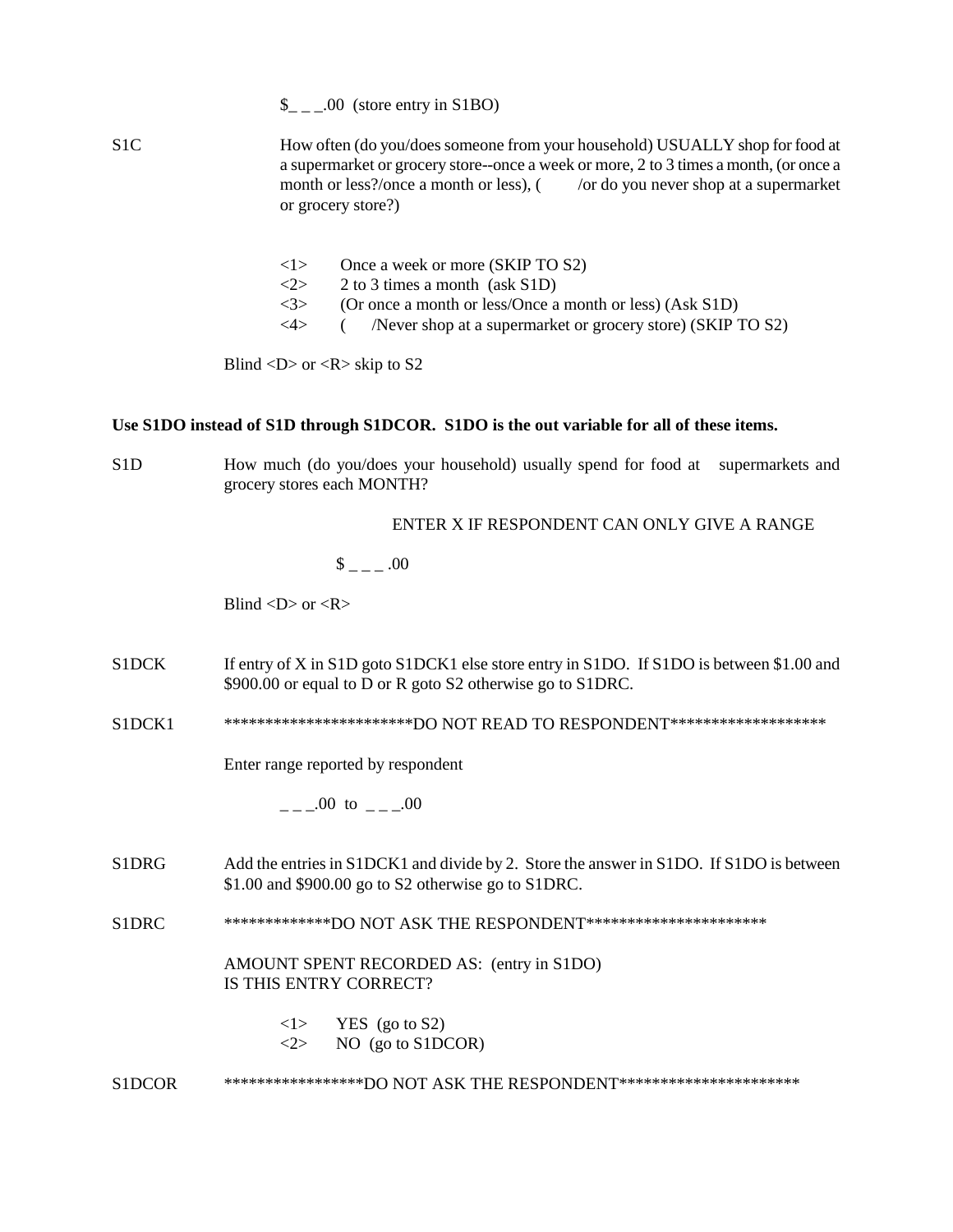# INCORRECT ENTRY WAS RECORDED AS: (entry in S1DO) CORRECT ENTRY IS:

 $\frac{1}{2}$  \_ \_00 (store entry in S1DO)

S2 Last week, did (you/anyone in your household) buy food from any other find of store such as a meat market, produce stand, bakery, warehouse or convenience store?

> $\langle$ 1> Yes (ASK S2A)  $\langle 2 \rangle$  No (SKIP TO S3)

Blind  $\langle D \rangle$  or  $\langle R \rangle$  skip to S3

# **Items S2A through S2A2CO go into making the out variable S2AO. S2AO is the amount spent at meat markets, produce stands, etc. (S2=1) and it should be used as THE variable for amount.**

| S <sub>2</sub> A                | How much did (you/your household) spend for food at all such places last week?                                                                                                  |  |  |
|---------------------------------|---------------------------------------------------------------------------------------------------------------------------------------------------------------------------------|--|--|
|                                 | ENTER X IF RESPONDENT CAN GIVE ONLY A RANGE                                                                                                                                     |  |  |
|                                 | $\frac{1}{2}$ = 00                                                                                                                                                              |  |  |
|                                 | Blind $\langle D \rangle$ or $\langle R \rangle$                                                                                                                                |  |  |
| S <sub>2</sub> ACK              | If entry of X in S2A goto S2ACK1 else store entry in S2AO. If S2AO is between \$1.00 and<br>\$150.00 go to S2A1 else if S2AO is equal to D or R go to S3 otherwise go to S2ARC. |  |  |
| S <sub>2</sub> ACK <sub>1</sub> | ***********************DO NOT READ TO RESPONDENT********************                                                                                                            |  |  |
|                                 | Enter range reported by respondent                                                                                                                                              |  |  |
|                                 |                                                                                                                                                                                 |  |  |
| S <sub>2</sub> ARG              | Add the entries in S2ACK1 and divide by 2. Store the answer in S2AO. If S2AO is between<br>\$1.00 and \$150.00 go to S2A1 otherwise go to S2ARC.                                |  |  |
| S <sub>2</sub> ARC              | **************DO NOT ASK THE RESPONDENT***********************                                                                                                                  |  |  |
|                                 | AMOUNT SPENT RECORDED AS: (entry in S2AO)<br>IS THIS ENTRY CORRECT?                                                                                                             |  |  |
|                                 | $\langle 1 \rangle$ YES (go to S2A1)<br>NO (go to S2ACOR)<br><2>                                                                                                                |  |  |
| S <sub>2</sub> ACOR             | ******************DO NOT ASK THE RESPONDENT**********************                                                                                                               |  |  |
|                                 | INCORRECT ENTRY WAS RECORDED AS: (entry in S2AO)<br><b>CORRECT ENTRY IS:</b>                                                                                                    |  |  |
|                                 | $\_{$ _ _ .00 (store entry in S2AO)                                                                                                                                             |  |  |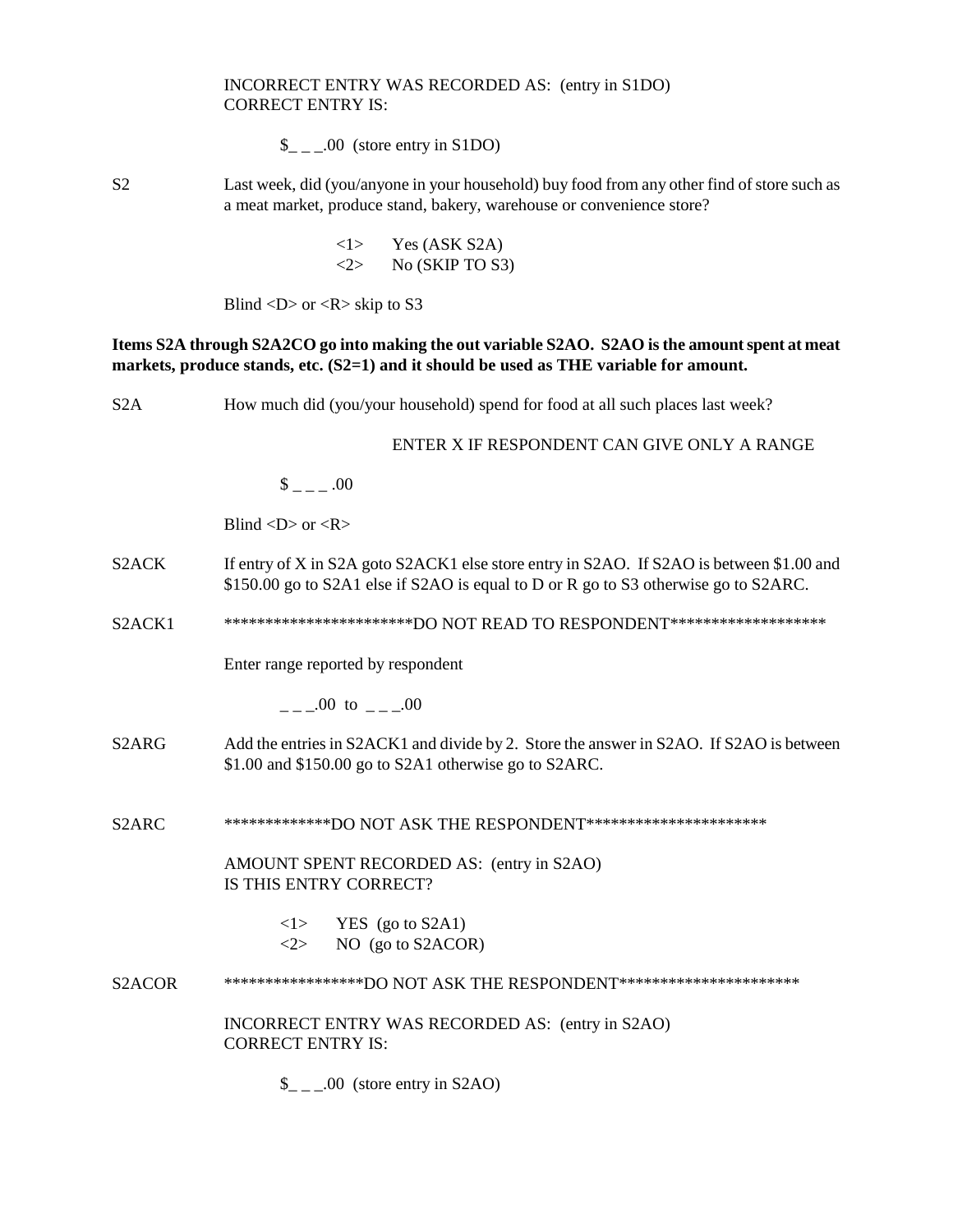| S2A1                             | Does this \$(fill with S2AO) include ALL purchases (you/your household) made at such<br>places, whether paid for by cash, check, (or charge card?/charge card or food stamps?)                                              |
|----------------------------------|-----------------------------------------------------------------------------------------------------------------------------------------------------------------------------------------------------------------------------|
|                                  | Yes (skip to S3)<br><1><br><2><br>No (ask S2A2)                                                                                                                                                                             |
|                                  | Blind $\langle D \rangle$ or $\langle R \rangle$ go to S3                                                                                                                                                                   |
| S2A2                             | What would the total amount be?                                                                                                                                                                                             |
|                                  | ENTER X IF RESPONDENT CAN ONLY GIVE RANGE                                                                                                                                                                                   |
|                                  | $_{--.00}$                                                                                                                                                                                                                  |
|                                  | Blind $\langle D \rangle$ or $\langle R \rangle$                                                                                                                                                                            |
| S <sub>2</sub> A <sub>2</sub> CK | If entry of X in S2A2 goto S2ACK2 else if entry of $\langle D \rangle$ or $\langle R \rangle$ in S2A2 then go to S3 else<br>store entry in S2AO. If S2AO is between \$1.00 and \$150.00 go to S3 otherwise go to<br>S2A2RC. |
| S <sub>2</sub> ACK <sub>2</sub>  | ***********************DO NOT READ TO RESPONDENT*******************                                                                                                                                                         |
|                                  | Enter range reported by respondent                                                                                                                                                                                          |
|                                  | $\mu = 0.00 \text{ to } \mu = 0.00$                                                                                                                                                                                         |
| S <sub>2</sub> ARG <sub>2</sub>  | Add the entries in S2ACK2 and divide by 2. Store the answer in S2AO. If S2AO is between<br>\$1.00 and \$150.00 go to S3 otherwise go to S2A2RC.                                                                             |
| S2A2RC                           | **************DO NOT ASK THE RESPONDENT***********************                                                                                                                                                              |
|                                  | AMOUNT SPENT RECORDED AS: (entry in S2AO)<br>IS THIS ENTRY CORRECT?                                                                                                                                                         |
|                                  | $\langle 1 \rangle$ YES (go to S3)<br>NO (go to S2A2CO)<br>$<\!\!2\!\!>$                                                                                                                                                    |
| S <sub>2</sub> A <sub>2</sub> CO | ******************DO NOT ASK THE RESPONDENT***********************                                                                                                                                                          |
|                                  | INCORRECT ENTRY WAS RECORDED AS: (entry in S2AO)<br><b>CORRECT ENTRY IS:</b>                                                                                                                                                |
|                                  | $\_{$ _ _ .00 (store entry in S2AO)                                                                                                                                                                                         |
| S <sub>3</sub>                   | Last week, did (you/anyone in your household) buy food at a restaurant, fast food place,<br>cafeteria, or vending machine?                                                                                                  |
|                                  | Yes (ASK S3A)<br>< l ><br>No (SKIP TO S4CK)<br>$<\!\!2\!\!>$                                                                                                                                                                |

Blind <D> or <R> skip to S4CK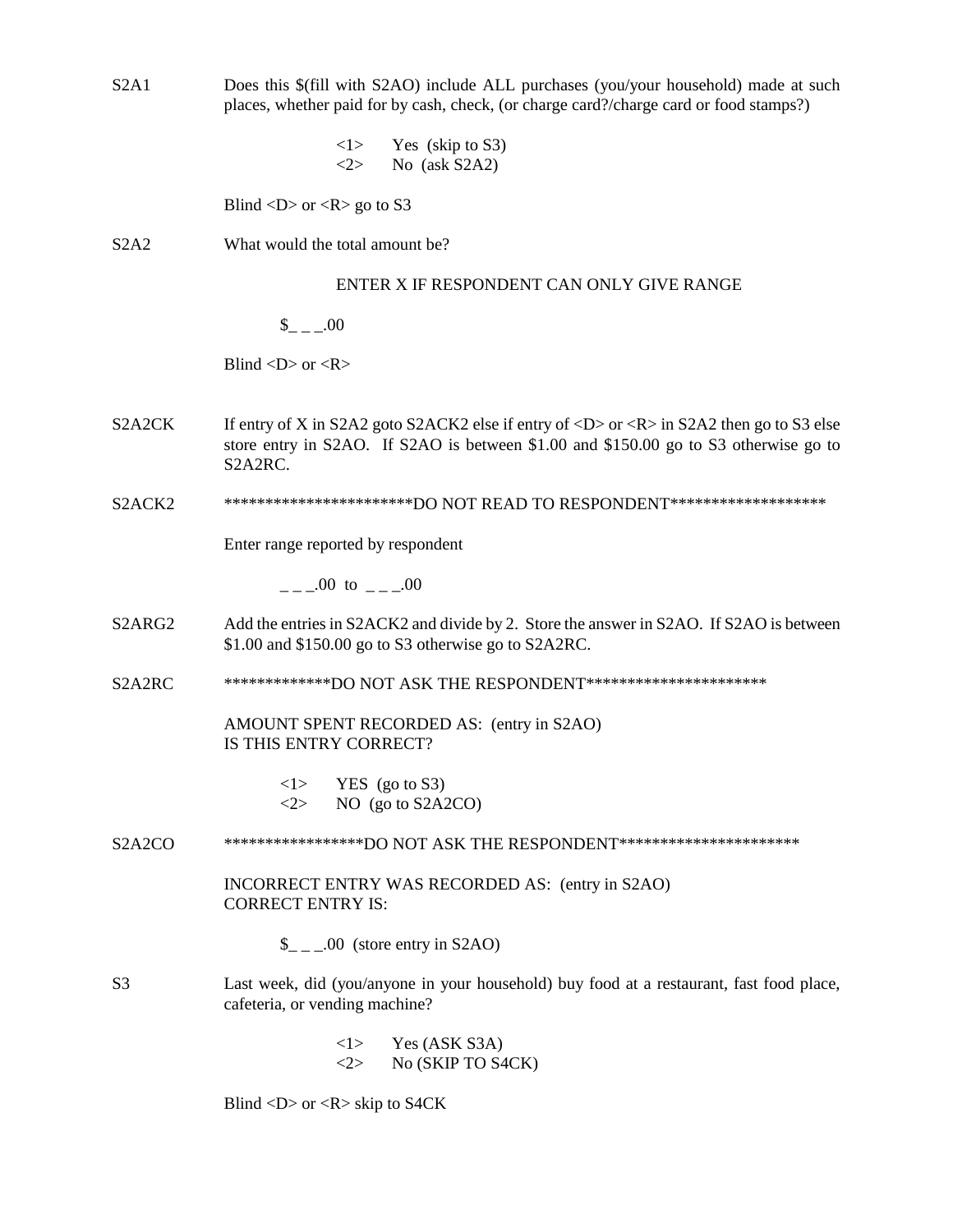|                | Items S3A through S3ACOR go into making the out variable S3AO. S3AO is the amount spent at<br>restaurants, fast food places, etc. (S3=1) and it should be used as THE variable for amount.                       |
|----------------|------------------------------------------------------------------------------------------------------------------------------------------------------------------------------------------------------------------|
| S3A            | How much did (you/your household) spend for food at restaurants, fast food places, cafeterias,<br>and vending machines last week?                                                                                |
|                | ENTER X IF RESPONDENT CAN GIVE ONLY A RANGE                                                                                                                                                                      |
|                | $\frac{1}{2}$ = 00                                                                                                                                                                                               |
|                | Blind $\langle D \rangle$ or $\langle R \rangle$                                                                                                                                                                 |
| S3ACK          | If entry of X in S3A goto S3ACK1 else store entry in S3AO. If S3AO is between \$1.00 and<br>\$200.00 or equal to D or R goto S4CK otherwise go to S3ARC.                                                         |
| S3ACK1         | *************************DO NOT READ TO RESPONDENT********************                                                                                                                                           |
|                | Enter range reported by respondent                                                                                                                                                                               |
|                | $\mu$ = $\mu$ 00 to $\mu$ = $\mu$ 00                                                                                                                                                                             |
| S3ARG<br>S3ARC | Add the entries in S3ACK1 and divide by 2. Store the answer in S3AO. If S3AO is between<br>\$1.00 and \$200.00 go to S4 otherwise go to S3ARC.<br>**************DO NOT ASK THE RESPONDENT*********************** |
|                | AMOUNT SPENT RECORDED AS: (entry in S3AO)<br>IS THIS ENTRY CORRECT?                                                                                                                                              |
|                | $\langle 1 \rangle$ YES (go to S4)<br>NO (go to S3ACOR)<br>$<\!\!2\!\!>$                                                                                                                                         |
| S3ACOR         | ******************DO NOT ASK THE RESPONDENT***********************                                                                                                                                               |
|                | INCORRECT ENTRY WAS RECORDED AS: (entry in S3AO)<br><b>CORRECT ENTRY IS:</b>                                                                                                                                     |
|                | $\_{$ _ _ .00 (store entry in S3AO)                                                                                                                                                                              |
| S4CK           | If entry other than $\langle D \rangle$ or $\langle R \rangle$ or blank in S1AO, S2AO or S3AO then ask S4 else skip to<br>SCK9.                                                                                  |
| S4             | ADD AMOUNTS IN S1AO, S2AO, and S3AO and store in SUBTOT. Subtract S1BO from<br>SUBTOT and store amount in S4O. Place S4O in \$ space in question.                                                                |
|                | Let's see, you've told me (you/you and other members of your household) spent a total of<br>about \$_______.00 (S4O is filled here) on all your food last week. Is that the right amount?                        |
|                | Yes (SKIP TO S6)<br><1>                                                                                                                                                                                          |

 $\langle 2 \rangle$  No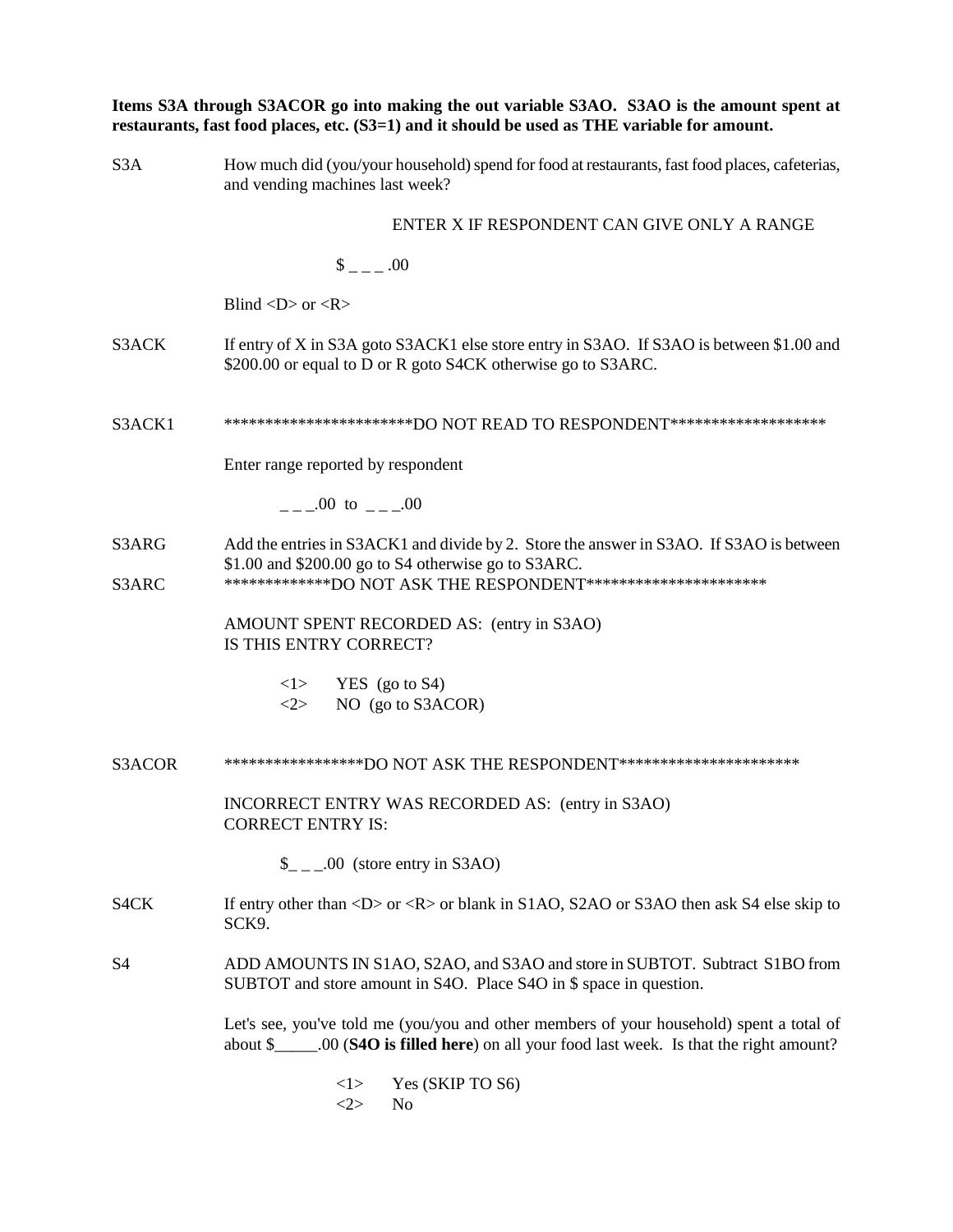Blind <D> Blind <R> skip to S6

S5 What is the correct amount?

## ENTER X IF RESPONDENT CAN ONLY GIVE A RANGE

 $\sim -1.00$ 

Blind  $\langle D \rangle$  or  $\langle R \rangle$ 

# **Use S5O as the amount for item S5. S5O is the out variable from items S5 through S5ACOR.**

- S5ACK If entry of X in S5 goto S5ACK1 else store entry in S5O. If S5O is between \$1.00 and \$650.00 go to S6 else if S5O is equal to D or R goto SCK9 otherwise go to S5ARC.
- S5ACK1 \*\*\*\*\*\*\*\*\*\*\*\*\*\*\*\*\*\*\*\*\*\*\*\*DO NOT READ TO RESPONDENT\*\*\*\*\*\*\*\*\*\*\*\*\*\*\*\*\*\*

Enter range reported by respondent

 $00 \text{ to }$   $00$ 

- S5ARG Add the entries in S5ACK1 and divide by 2. Store the answer in S5O. If S5O is between \$1.00 and \$650.00 go to S6 otherwise go to S5ARC.
- S5ARC \*\*\*\*\*\*\*\*\*\*\*\*\*DO NOT ASK THE RESPONDENT\*\*\*\*\*\*\*\*\*\*\*\*\*\*\*\*\*\*\*\*\*\*

AMOUNT SPENT RECORDED AS: (entry in S5O) IS THIS ENTRY CORRECT?

> $\langle 1 \rangle$  YES (go to S6)  $\langle 2 \rangle$  NO (go to S5ACOR)

#### S5ACOR \*\*\*\*\*\*\*\*\*\*\*\*\*\*\*\*\*DO NOT ASK THE RESPONDENT\*\*\*\*\*\*\*\*\*\*\*\*\*\*\*\*\*\*\*\*\*\*

INCORRECT ENTRY WAS RECORDED AS: (entry in S5O) CORRECT ENTRY IS:

 $\frac{\S_{-}}{\S_{-}}$ .00 (store entry in S5O)

#### S6 Is this the USUAL amount (you spend/your household spends) on food per week?

 $\langle 1 \rangle$  Yes (Skip to SCK9) <2> No <3> Varies Blind  $\langle D \rangle$  or  $\langle R \rangle$  skip to SCK9

# S7 About how much (do you/does your household) usually spend? Remember to include all food purchases whether paid for by cash, check, (or charge card./charge card or food stamps.)

ENTER X IF RESPONDENT CAN ONLY GIVE A RANGE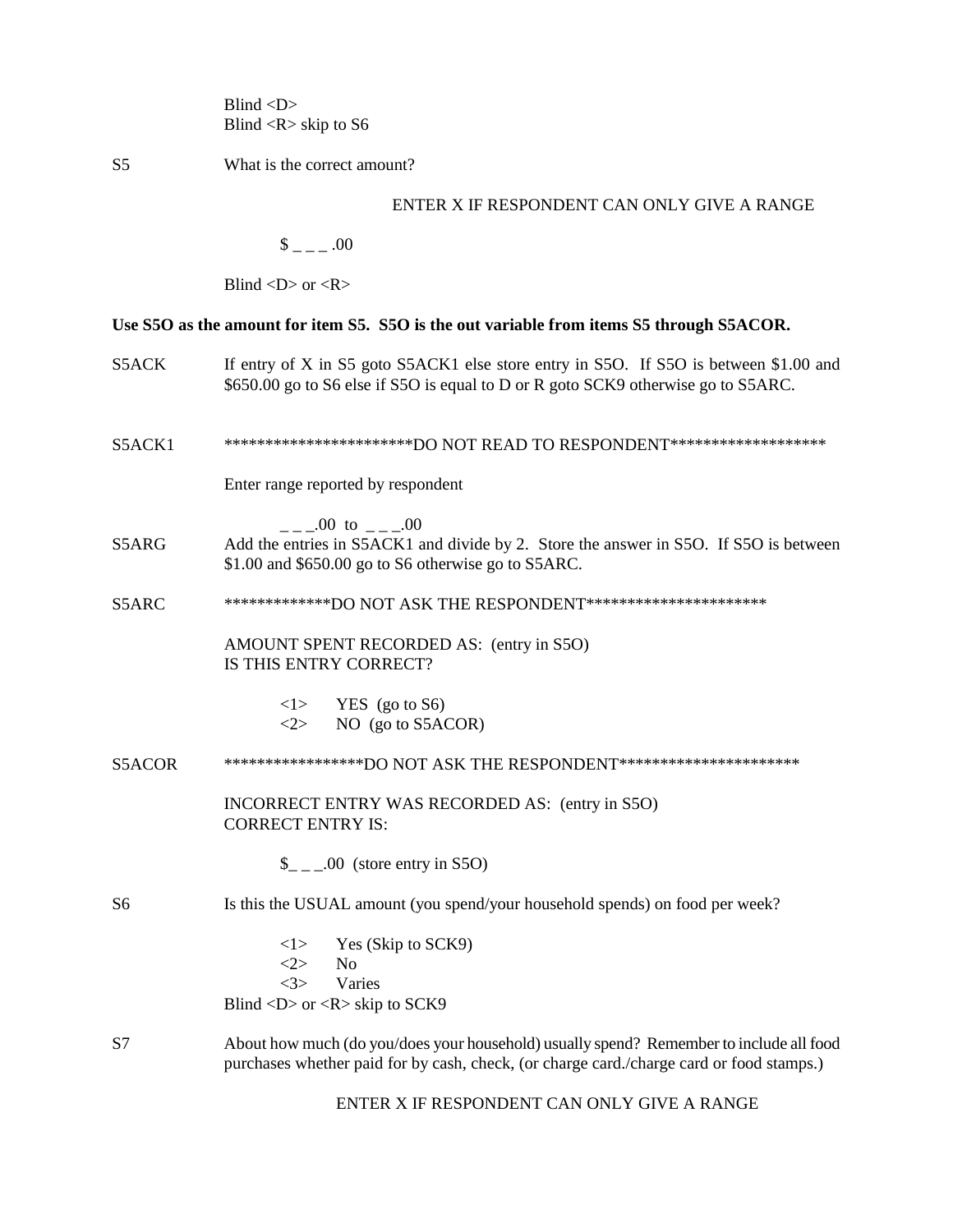$$$   $_{---}$   $-00$ 

Blind  $\langle D \rangle$  or  $\langle R \rangle$ 

# **Use S7O as the amount for item S7. Items S7 through S7COR are used to create the out variable S7O.**

| S <sub>8</sub> | Display this item on the same screen with S7 after entry made in S7 if entry in S7 is not $\langle D \rangle$<br>or $\langle R \rangle$ .                                                                                                                    |
|----------------|--------------------------------------------------------------------------------------------------------------------------------------------------------------------------------------------------------------------------------------------------------------|
|                | <b>READ IF NECESSARY:</b><br>Is that weekly or monthly?                                                                                                                                                                                                      |
|                | <1><br>Weekly<br><2><br>Monthly<br>Blind < $D$ > or < $R$ >                                                                                                                                                                                                  |
| S7ACK          | If entry of X in S7 goto S7CK1 else store entry in S7O. If S7O is between \$1.00 and \$550.00<br>and $S8=1$ or if S7O is between \$1.00 and \$2400.00 and $S8=2$ or if S7O is equal to D or R or<br>if S8 is equal to D or R goto SCK9 otherwise go to S7RC. |
| S7CK1          | *********************DO NOT READ TO RESPONDENT********************                                                                                                                                                                                           |
|                | Enter range reported by respondent                                                                                                                                                                                                                           |
|                | $---00$ to $---00$                                                                                                                                                                                                                                           |
| S7RG           | Add the entries in S7CK1 and divide by 2. Store the answer in S7O. If S7O is between<br>\$1.00 and \$550.00 and S8=1 or if S7O is between \$1.00 and \$2400.00 and S8=2 go to SCK9<br>otherwise go to S7RC.                                                  |
| S7RC           | If S8=1 then fill second parenthetical with first option otherwise fill with second option.                                                                                                                                                                  |
|                | **************DO NOT ASK THE RESPONDENT***********************                                                                                                                                                                                               |
|                | AMOUNT SPENT RECORDED AS: (entry in S7O) (weekly/monthly)<br>IS THIS ENTRY CORRECT?                                                                                                                                                                          |
|                | $\langle 1 \rangle$ YES (go to SCK9)<br>NO (go to S7COR)<br>$<\!\!2\!\!>$                                                                                                                                                                                    |
| S7COR          | ******************DO NOT ASK THE RESPONDENT***********************                                                                                                                                                                                           |
|                | INCORRECT ENTRY WAS RECORDED AS: (entry in S7O)<br><b>CORRECT ENTRY IS:</b>                                                                                                                                                                                  |
|                | $\_{$ _ _ .00 (store entry in S7O)                                                                                                                                                                                                                           |

SCK9 If  $POOR = 2$  skip to S11CK. Otherwise ask 9. --------------------------------------------------------------------------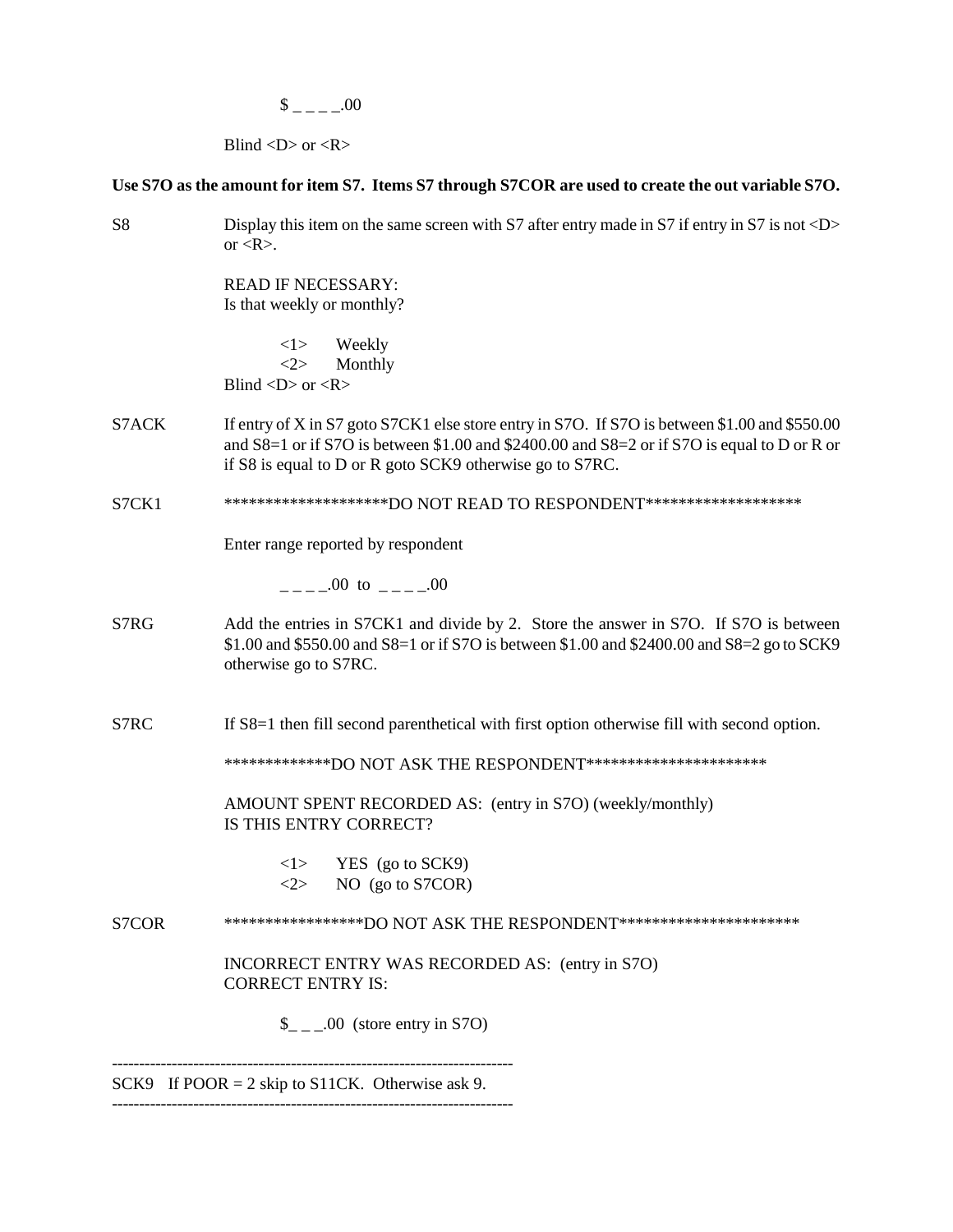| S <sub>9</sub>      | During the past 30 days, did (you/anyone in this household) get food stamps?                           |                   |                                     |                            |  |
|---------------------|--------------------------------------------------------------------------------------------------------|-------------------|-------------------------------------|----------------------------|--|
|                     | <1><br><2>                                                                                             |                   | Yes (Ask S9A)<br>No (SKIP TO S9BCK) |                            |  |
|                     | Blind $\langle D \rangle$ or $\langle R \rangle$ skip to S9BCK                                         |                   |                                     |                            |  |
| S <sub>9</sub> A    | On what date did (you/your household) last receive your monthly food stamps?                           |                   |                                     |                            |  |
|                     | S9AM                                                                                                   | Month             |                                     | Use S9AM and S9AD not S9A. |  |
|                     |                                                                                                        | <1><br>2>         | March<br>April                      |                            |  |
|                     | Blind <d> or <r> (skip to S9A1)</r></d>                                                                |                   |                                     |                            |  |
| S9AD                | Day                                                                                                    |                   |                                     |                            |  |
|                     |                                                                                                        | $<1-31>$          |                                     |                            |  |
|                     | Blind < $D$ > or < $R$ >                                                                               |                   |                                     |                            |  |
| S9A1                | If hhnum=1 fill with first option else fill with second.<br>How much did (you/your household) receive? |                   |                                     |                            |  |
|                     | $\frac{1}{2}$ = 00                                                                                     |                   |                                     |                            |  |
|                     | Blind $\langle D \rangle$ or $\langle R \rangle$                                                       |                   |                                     |                            |  |
|                     | Use S9A1O as the amount for item S9A1. Items S9A1 through S9ACOR are used to create S9A1O.             |                   |                                     |                            |  |
| S9A1CK              | Store entry in S9A1O. If S9A1O is between \$1.00 and \$700.00 go to S9BCK otherwise go to<br>S9ARC     |                   |                                     |                            |  |
| S9ARC               | **************DO NOT ASK THE RESPONDENT***********************                                         |                   |                                     |                            |  |
|                     | AMOUNT RECEIVED RECORDED AS: (entry in S9A1O)<br>IS THIS ENTRY CORRECT?                                |                   |                                     |                            |  |
|                     | $\langle 1 \rangle$ YES (go to S9BCK)<br>$<\!\!2\!\!>$                                                 | NO (go to S9ACOR) |                                     |                            |  |
| S <sub>9</sub> ACOR | ***************DO NOT ASK THE RESPONDENT***********************                                        |                   |                                     |                            |  |
|                     | INCORRECT ENTRY WAS RECORDED AS: (entry in S9A1O)<br><b>CORRECT ENTRY IS:</b>                          |                   |                                     |                            |  |

 $\frac{\S_{-}}{\S_{-}}$  .00 (store entry in S9A1O)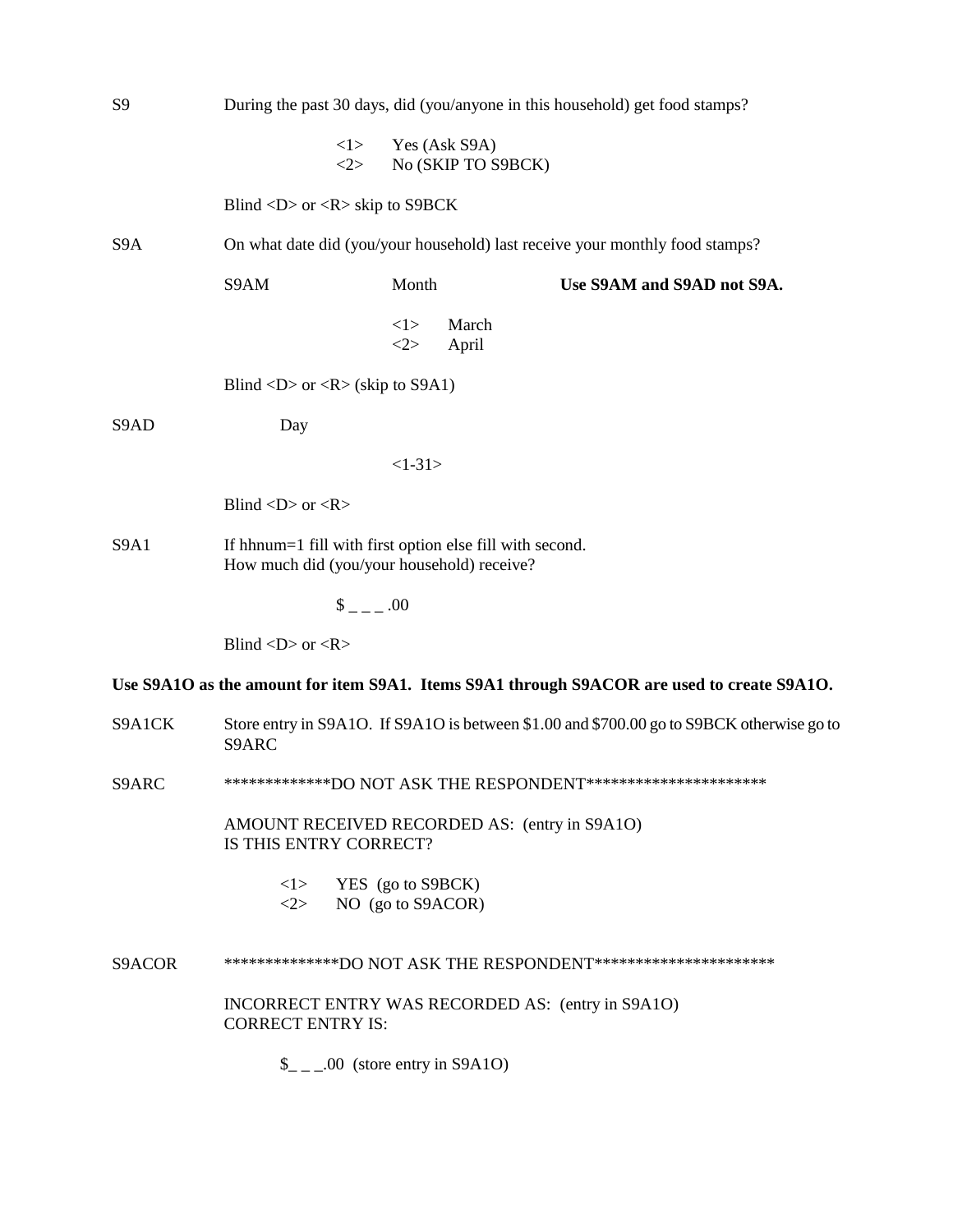| S9BCK            | IF HHMEM=1 and AGE IS 60 YEARS OLD OR OLDER of anyone in the household, ASK<br>S9B else skip to S9CCK.                                                           |
|------------------|------------------------------------------------------------------------------------------------------------------------------------------------------------------|
| S <sub>9</sub> B | During the past 30 days, did (you/anyone) in the household receive free or reduced-cost meals<br>for the elderly?                                                |
|                  | <1><br>Yes<br>2><br>N <sub>o</sub>                                                                                                                               |
|                  | Blind $\langle D \rangle$ or $\langle R \rangle$                                                                                                                 |
| S9CCK            | If HHMEM=1 and AGE is 5 THROUGH 18 for anyone in the household ask S9C else skip to<br>S9ECK.                                                                    |
| S <sub>9</sub> C | During the past 30 days, did (NAME/any children in the household between 5 and 18 years<br>old) receive free or reduced-cost lunches at school?                  |
|                  | <1><br>Yes<br><2><br>No (skip to S9ECK)                                                                                                                          |
|                  | Blind $\langle D \rangle$ or $\langle R \rangle$ skip to S9ECK                                                                                                   |
| S <sub>9</sub> D | During the past 30 days, did (NAME/any children in the household between 5 and 18 years<br>old) receive free or reduced-cost breakfasts at school?               |
|                  | <1><br>Yes<br>$<\!\!2\!\!>$<br>N <sub>o</sub>                                                                                                                    |
|                  | Blind $\langle D \rangle$ or $\langle R \rangle$                                                                                                                 |
| S9ECK            | If AGE is less that 13 and HHMEM=1 for anyone in the household ask S9E else skip to<br>S9FCK                                                                     |
| S9E              | During the past 30 days, did (NAME/any children in the household) receive free or reduced-<br>cost food at a day-care or Head Start program?                     |
|                  | <1><br>Yes<br><2><br>N <sub>o</sub>                                                                                                                              |
|                  | Blind $\langle D \rangle$ or $\langle R \rangle$                                                                                                                 |
| S9FCK            | If $[(SEX=2 \text{ and } AGE \text{ is } 15 \text{ to } 45) \text{ OR } (AGE \text{ is } less \text{ than } 5)]$ and $HHMEME=1$ then ask S9F<br>else skip to S9G |
| S9F              | During the past 30 days, did any (women/women or children/children) in this household get<br>food through the WIC program?                                       |
|                  | Yes (go to S9F1)<br><1><br><2><br>No (skip to S9G)                                                                                                               |
|                  | Blind < $D$ > or < $R$ > (skip to S9G)                                                                                                                           |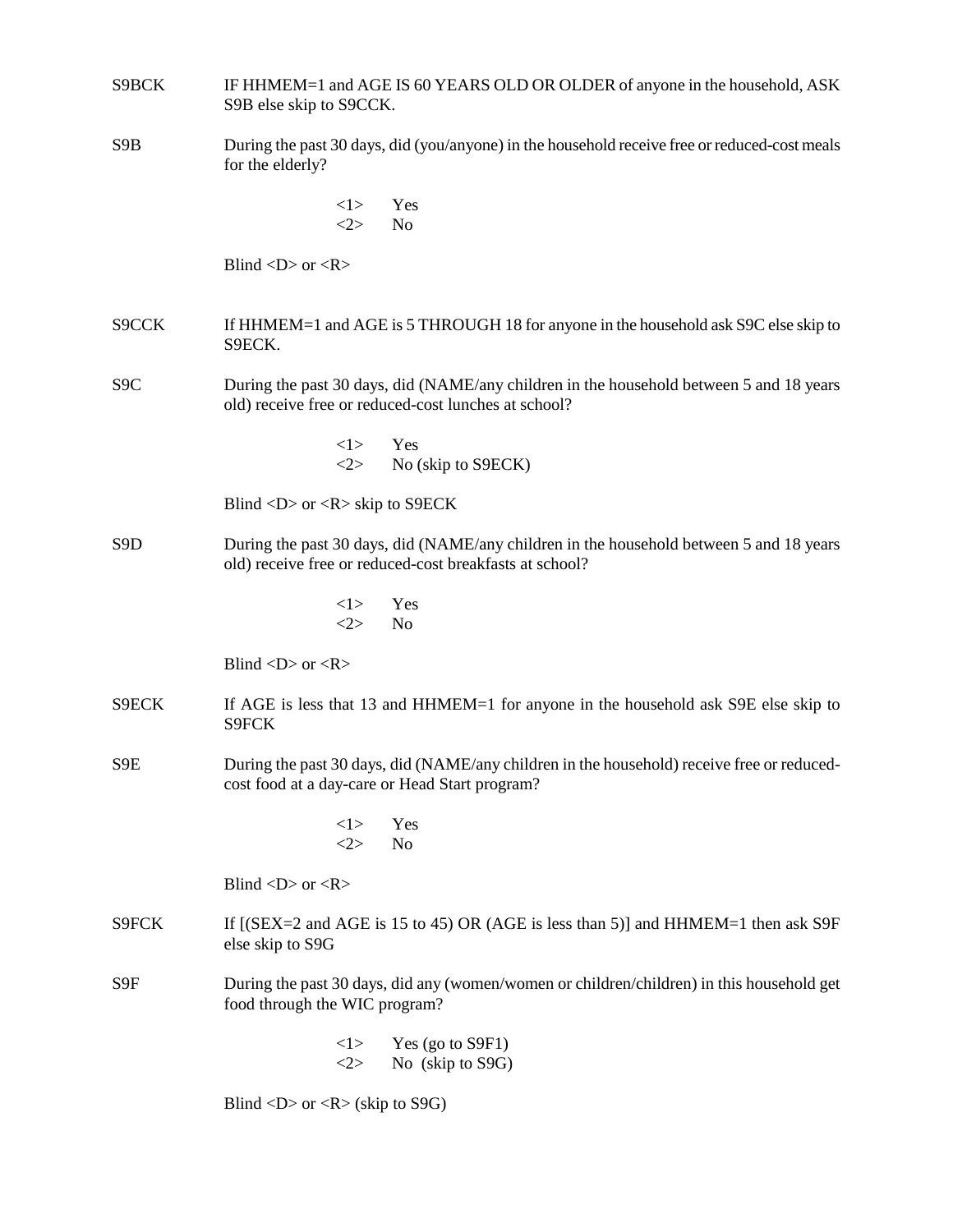| S9F1                 | How many (women/women or children/children) in the household got WIC foods?                                                                                                                                                                   |
|----------------------|-----------------------------------------------------------------------------------------------------------------------------------------------------------------------------------------------------------------------------------------------|
|                      | Number                                                                                                                                                                                                                                        |
|                      | Blind $\langle D \rangle$ or $\langle R \rangle$                                                                                                                                                                                              |
| S <sub>9</sub> G     | During the past 30 days, did (you/anyone in the household) get food, or vouchers to buy food,<br>from any other kind of program?                                                                                                              |
|                      | <1><br>Yes<br>$<\!\!2\!\!>$<br>No (Skip to S11CK)                                                                                                                                                                                             |
|                      | Blind $\langle D \rangle$ or $\langle R \rangle$ skip to S11CK                                                                                                                                                                                |
| S9GSP                | <b>ENTER VERBATIM RESPONSE</b>                                                                                                                                                                                                                |
|                      |                                                                                                                                                                                                                                               |
| II. FOOD SUFFICIENCY |                                                                                                                                                                                                                                               |
| S11CK                | If MISCK=8 then ask $S11A$ else ask $S11$ .                                                                                                                                                                                                   |
| <b>S11A</b>          | These next questions are about the food eaten in your household.                                                                                                                                                                              |
|                      | Which of these statements best describes the food eaten in your household--enough of the<br>kinds of food we want to eat, enough but not always the kinds of food we want to eat,<br>sometimes not enough to eat, or often not enough to eat? |
|                      | Enough of the kinds of food we want to eat (skip to S15)<br><1><br>2><br>Enough but not always the kinds of food we want to eat (skip to                                                                                                      |
|                      | S <sub>15</sub><br>Sometimes not enough to eat (Skip to S13)<br>$<$ 3>                                                                                                                                                                        |
|                      | Often not enough to eat (Skip to S13)<br>4>                                                                                                                                                                                                   |
|                      | Blind <d> or <r> skip to <math>S15</math></r></d>                                                                                                                                                                                             |
| <b>S11</b>           | These next questions are about the food eaten in your household.                                                                                                                                                                              |
|                      | Which of the following statements best describes the <u>amount</u> of food eaten in your household-<br>-enough food to eat, sometimes not enough to eat, or often not enough to eat?                                                          |
|                      | Enough food to eat<br><1>                                                                                                                                                                                                                     |
|                      | $<\!\!2\!\!>$<br>Sometimes not enough to eat (SKIP TO S13)<br>Often not enough to eat (SKIP TO S13)<br><3>                                                                                                                                    |
|                      | Blind <d> or <r> skip to <math>S15</math></r></d>                                                                                                                                                                                             |
| S12                  | Do you have enough of the KINDS of food you want to eat, or do you have enough but NOT<br>ALWAYS the KINDS of food you want to eat?                                                                                                           |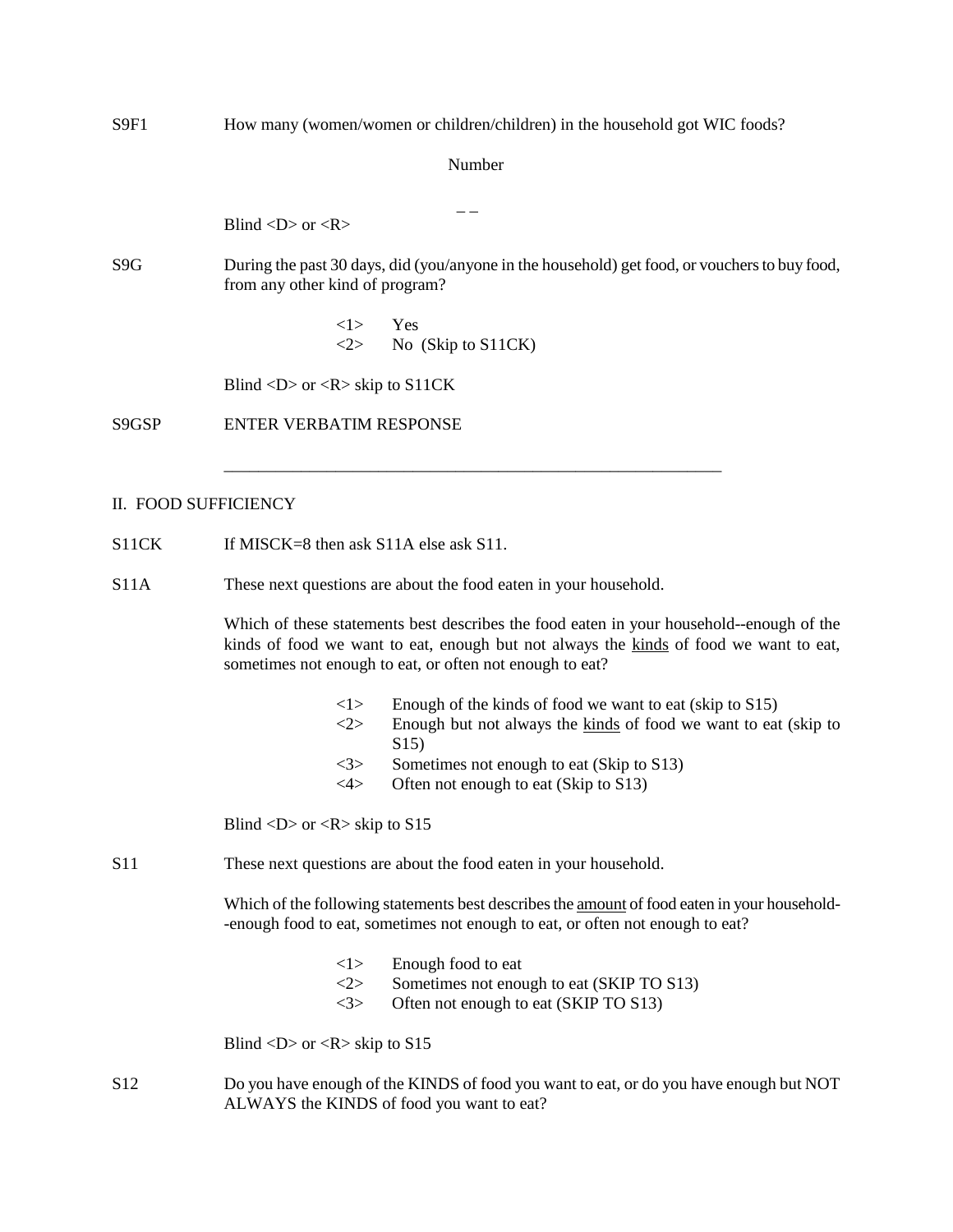- $\langle$ 1> enough of the kinds you want (SKIP TO S15)
- $\langle 2 \rangle$  enough but not always the kind you want (SKIP TO S15)

Blind  $\langle D \rangle$  or  $\langle R \rangle$  skip to S15

S13 Here are some reasons why people don't always have enough to eat. For each one, please tell me if that is a reason why YOU don't always have enough to eat.

| READ LIST.                              |         |     |     |
|-----------------------------------------|---------|-----|-----|
|                                         |         | YES | NO. |
| S13A Not enough money for food          | $\perp$ |     |     |
| S13B Too hard to get to the store       |         |     |     |
| S13C No working stove                   |         |     |     |
| S13D No working refrigerator            |         |     |     |
| S13E Not able to cook or eat because of |         |     |     |
| health problems                         |         |     |     |
|                                         |         |     |     |

Blind  $\langle D \rangle$  or  $\langle R \rangle$  for each category

### III. COPING MECHANISMS AND FOOD SCARCITY

S15 People do different things when they are running out of money for food in order to make their food or their food money go further.

> In the last 12 months, since May 1994, did you ever run short of money and try to make your food or your food money go further?

$$
\begin{array}{cc} < 1 > & \text{Yes} \\ < 2 > & \text{No} \end{array}
$$

Blind  $\langle D \rangle$  or  $\langle R \rangle$ 

- S16 In the last 12 months, did you ever run out of the foods that you needed to make a meal and didn't have money to get more?
	- <1> Yes <2> No

Blind  $\langle D \rangle$  and  $\langle R \rangle$ 

CKALT If onpath entry in S11A go to CK17A else go to CK17.

CK17A If POOR equals 1 go to CK171 else if POOR equals 2 and (onpath entry of 3, 4, D or R in S11A) or (onpath entry of 1, D, or R in S16) or (onpath entry of 2 in S11A and onpath entry of 1, D or R in S15) then go to CK171 else if POOR equals 2 and (onpath entry of 1 in S11A) or (onpath entry of 2 in S11A and onpath entry of 2 in S15) then end the supplement interview else all others go to CK171.

CK17 If Poor equals 1 go to CK171 else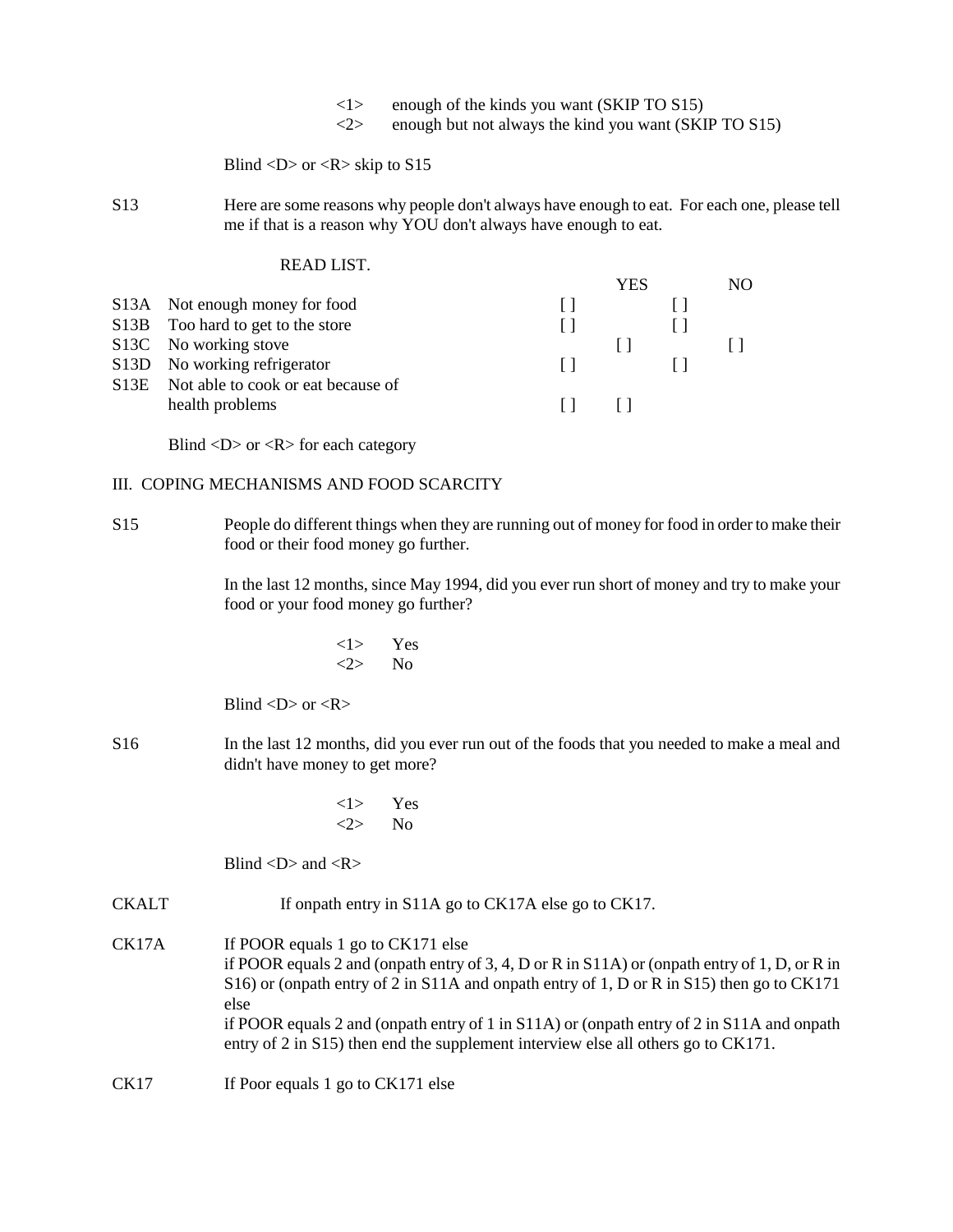if Poor equals 2 and (onpath entry of 2, 3, D or R in S11) or (onpath entry of 1, D or R in S16) or (onpath entry of 1 in S11 and onpath entry of 2, D or R in S12 and onpath entry of 1, D or R in S15) then goto CK171 else if Poor equals 2 and (onpath entry of 1 in S11 and onpath entry of 1 in S12) or (onpath entry of 1 in S11 and onpath entry of 2, D or R in S12 and onpath entry of 2 in S15) then end the supplement interview else all others go to CK171.

- CK171 If onpath entry of 2, D or R in S16 skip to S18 else ask S17
- S17 In the last 30 days, did you ever run out of the foods that you needed to make a meal and didn't have money to get more?

<1> Yes  $\langle 2 \rangle$  No

Blind  $\langle D \rangle$  or  $\langle R \rangle$ 

- S18 In the last 12 months, did (you/you or other adults in your household) ever get food or borrow money for food from friends or relatives?
	- <1> Yes  $\langle 2 \rangle$  No

Blind  $\langle D \rangle$  or  $\langle R \rangle$ 

- S19CK IF HHMEM=1 and anyone in the household is AGE=17 or less ask S19 else skip to S20
- S19 In the last 12 months, did (you/you or other adults in your household) ever send or take (CHILD'S NAME/the children) to the homes of friends or relatives for a meal because you were running out of food?
	- <1> Yes <2> No

Blind  $\langle D \rangle$  or  $\langle R \rangle$ 

- S20 In the last 12 months did (you/you or other adults in your household) ever serve only a FEW KINDS of low-cost foods--like rice, beans, macaroni products, bread or potatoes--for SEVERAL DAYS IN A ROW because you couldn't afford anything else?
	- <1> Yes <2> No

Blind  $\langle D \rangle$  or  $\langle R \rangle$ 

- S21 In the last 12 months, did (you/you or other adults in your household) ever put off paying a bill so that you would have money to buy food?
	- <1> Yes <2> No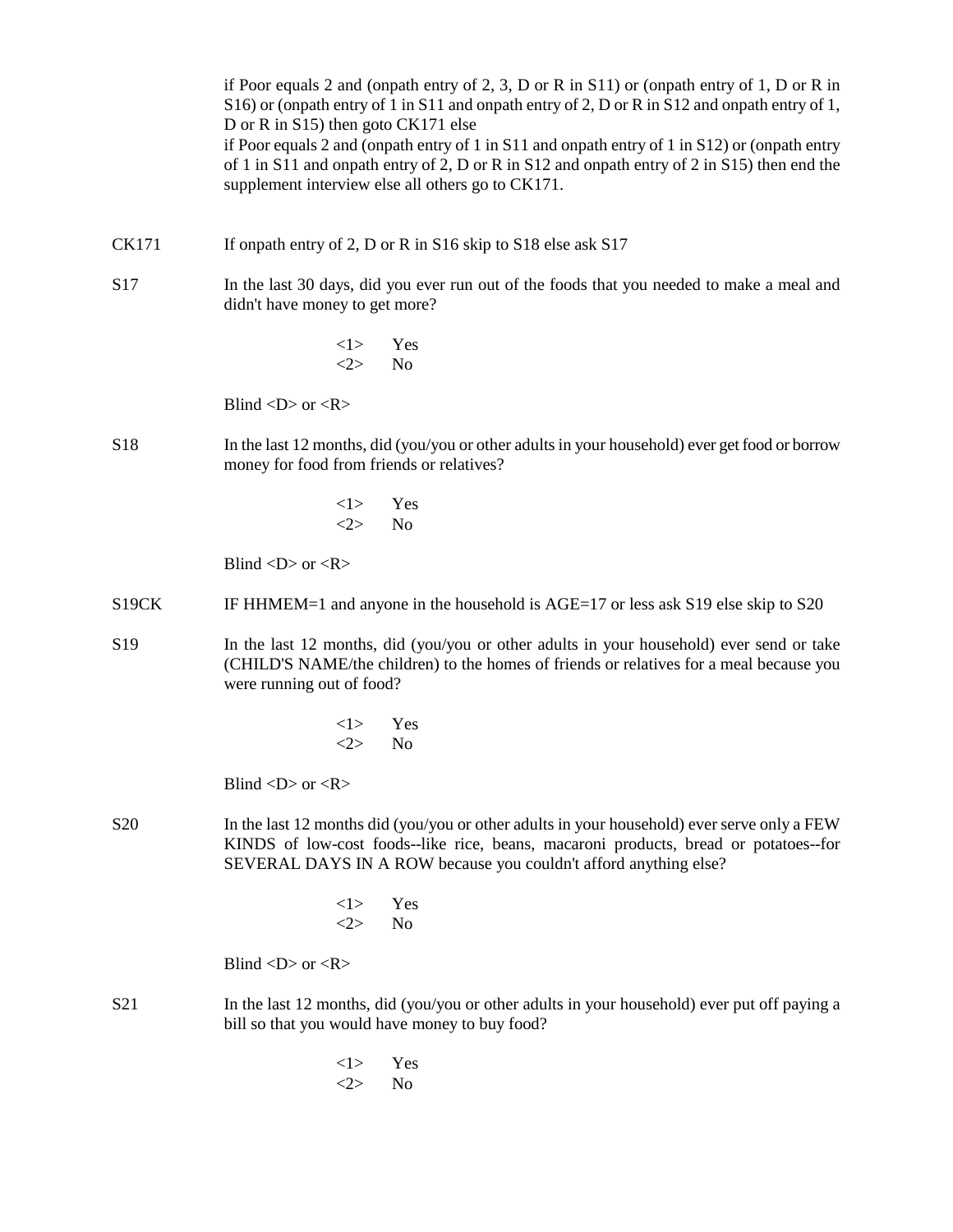Blind  $\langle D \rangle$  or  $\langle R \rangle$ 

S22 In the last 12 months, did (you/you or other adults in your household) ever get emergency food from a church, a food pantry, or food bank?

> <1> Yes  $\langle 2 \rangle$  No

Blind  $\langle D \rangle$  or  $\langle R \rangle$ 

- S23 In the last 12 months, did (you/you or other adults in your household) ever eat any meals at a soup kitchen?
	- <1> Yes  $\langle 2 \rangle$  No

Blind  $\langle D \rangle$  or  $\langle R \rangle$ 

- S24 In the last 12 months, since May 1994, did (you/you or other adults in your household) ever cut the size of your meals or skip meals because there wasn't enough money for food?
	- <1> Yes  $\langle 2 \rangle$  No (SKIP TO S28)

Blind  $\langle D \rangle$  or  $\langle R \rangle$  skip to S28

- S25 How often did this happen--almost every month, some months but not every month, or in only 1 or 2 months?
	- <1> Almost every month
	- <2> Some months but not every month
	- <3> Only 1 or 2 months

Blind  $\langle D \rangle$  or  $\langle R \rangle$ 

- S26 Now think about the last 30 days. Did (you/you or other adults in your household) ever cut the size of your meals or skip meals in the last 30 days because there wasn't enough money for food?
	- <1> Yes <2> No (SKIP TO S28)

Blind  $\langle D \rangle$  or  $\langle R \rangle$  skip to S28 S27 In the last 30 days, how many days did this happen?

> \_\_\_\_\_\_ days  $<1 - 30$

Blind  $\langle D \rangle$  or  $\langle R \rangle$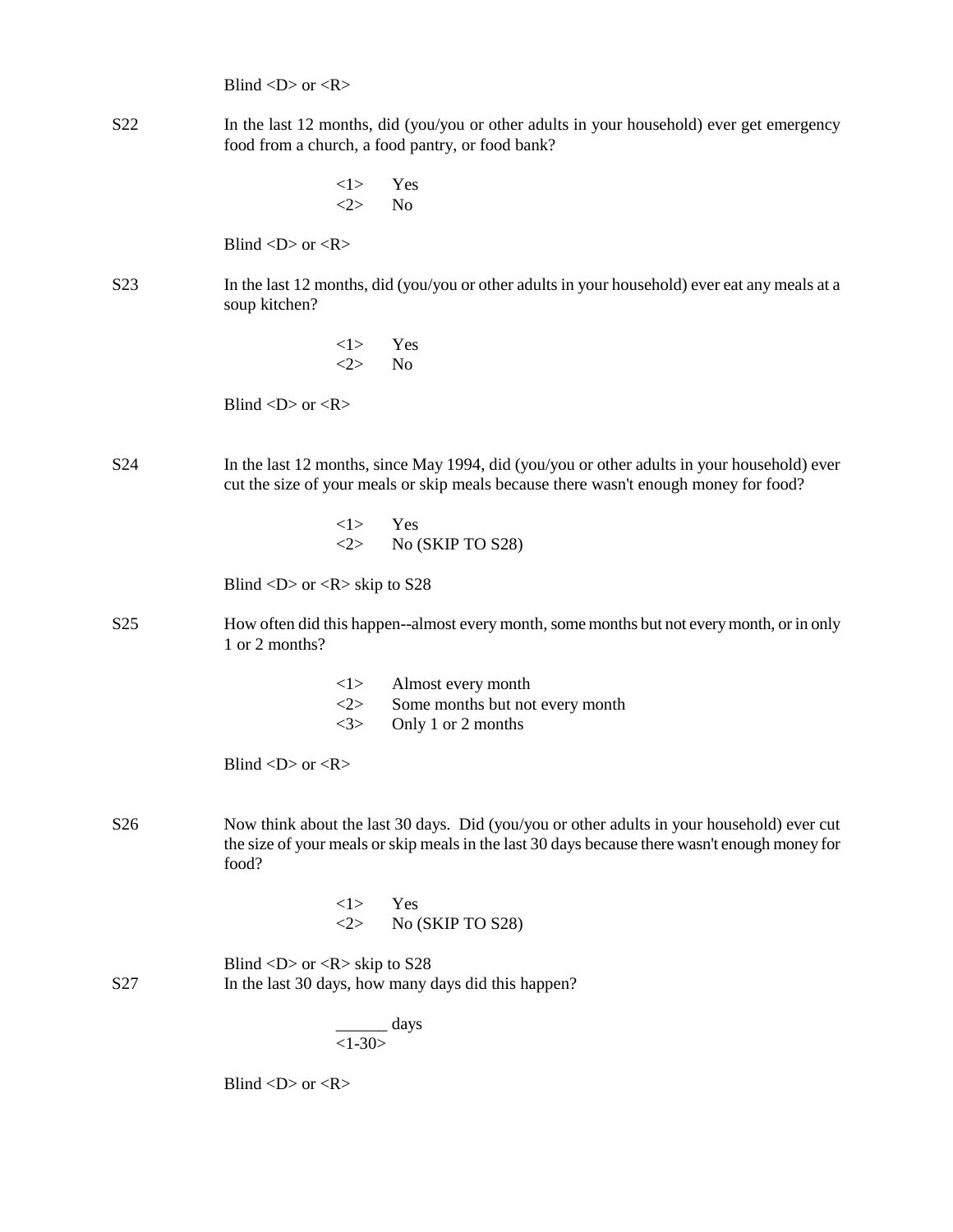| S <sub>28</sub> | In the last 12 months, since May 1994, did (you/you or other adults in your household) ever<br>not eat for a whole day because there wasn't enough money for food?                |  |
|-----------------|-----------------------------------------------------------------------------------------------------------------------------------------------------------------------------------|--|
|                 | <1><br>Yes<br><2><br>No (SKIP TO S32)                                                                                                                                             |  |
|                 | Blind <d> or <r> skip to <math>S32</math></r></d>                                                                                                                                 |  |
| S <sub>29</sub> | How often did this happen--almost every month, some months but not every month, or in only<br>1 or 2 months?                                                                      |  |
|                 | Almost every month<br><1><br>2><br>Some months but not every month<br><3><br>Only 1 or 2 months                                                                                   |  |
|                 | Blind < $D$ > or < $R$ >                                                                                                                                                          |  |
| S30             | Now think about the last 30 days. Did (you/you or other adults in your household) ever not<br>eat for a whole day in the last 30 days because there wasn't enough money for food? |  |
|                 | <1><br>Yes<br>$<\!\!2\!\!>$<br>No (SKIP TO S32)                                                                                                                                   |  |
|                 | Blind $\langle D \rangle$ or $\langle R \rangle$ skip to S32                                                                                                                      |  |
| S31             | In the last 30 days, how many times did this happen?                                                                                                                              |  |
|                 | $\frac{1}{1-30}$ times                                                                                                                                                            |  |
|                 | Blind < $D$ > or < $R$ >                                                                                                                                                          |  |
| S32             | In the last 12 months, did you ever eat less than you felt you should because there wasn't<br>enough money to buy food?                                                           |  |
|                 | <1><br>Yes<br><2><br>No (SKIP TO S35)                                                                                                                                             |  |
|                 | Blind $\langle D \rangle$ or $\langle R \rangle$ skip to S35                                                                                                                      |  |
| S33             | Did this happen in the last 30 days?                                                                                                                                              |  |
|                 | Yes<br><1><br>2><br>No (SKIP TO S35)                                                                                                                                              |  |
|                 | Blind <d> or <r> skip to <math>S35</math></r></d>                                                                                                                                 |  |
| S34             | In the last 30 days, how many days did you eat less than you felt you should because there<br>wasn't enough money to buy food?                                                    |  |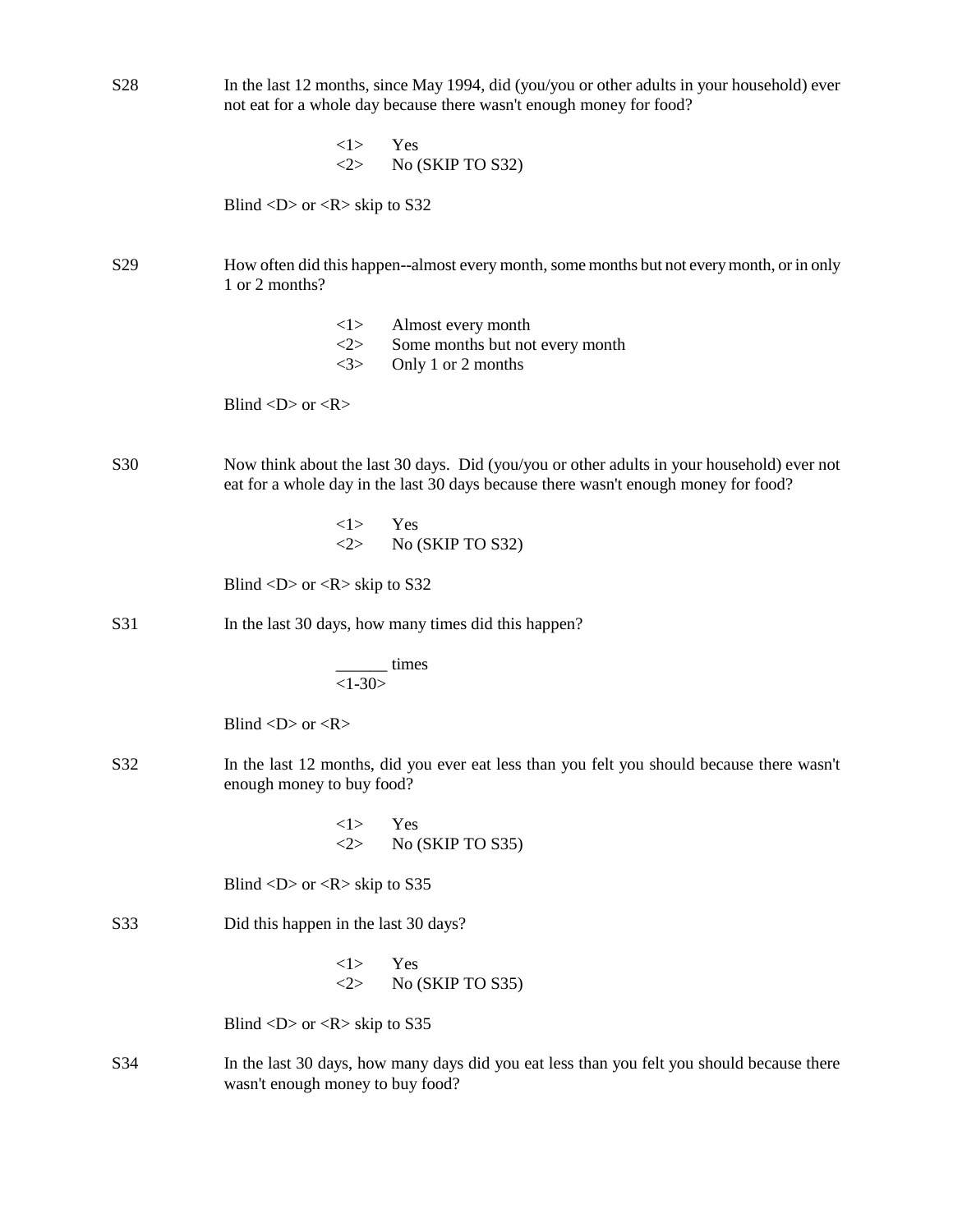|                 | number of days<br>$<1-30>$                                                                                                                                                                                                                                                 |
|-----------------|----------------------------------------------------------------------------------------------------------------------------------------------------------------------------------------------------------------------------------------------------------------------------|
|                 | Blind $\langle D \rangle$ or $\langle R \rangle$                                                                                                                                                                                                                           |
| S35             | In the last 12 months, since May 1994, were you ever hungry but didn't eat because you<br>couldn't afford enough food?                                                                                                                                                     |
|                 | Yes<br><1><br>$<2>$ No (SKIP TO S38)                                                                                                                                                                                                                                       |
|                 | Blind $\langle D \rangle$ or $\langle R \rangle$ skip to S38                                                                                                                                                                                                               |
| S36             | Did this happen in the last 30 days?                                                                                                                                                                                                                                       |
|                 | <1><br>Yes<br><2><br>No (SKIP TO S38)                                                                                                                                                                                                                                      |
|                 | Blind <d> or <r> skip to <math>S38</math></r></d>                                                                                                                                                                                                                          |
| S37             | In the last 30 days, how many days were you hungry but didn't eat because you couldn't afford<br>enough food?                                                                                                                                                              |
|                 | __ number of days<br>$<1-30>$                                                                                                                                                                                                                                              |
|                 | Blind < $D$ > or < $R$ >                                                                                                                                                                                                                                                   |
| S38             | Sometimes people lose weight because they don't have enough to eat. In the last 12 months,<br>did you lose weight because there wasn't enough food?                                                                                                                        |
|                 | $\langle 1 \rangle$ Yes<br>No (SKIP TO S40CK)<br><2>                                                                                                                                                                                                                       |
|                 | Blind $\langle D \rangle$ or $\langle R \rangle$ skip to S40CK                                                                                                                                                                                                             |
| S39             | Did this happen in the last 30 days?                                                                                                                                                                                                                                       |
|                 | <1><br>Yes<br>2><br>No                                                                                                                                                                                                                                                     |
|                 | Blind < $D$ > or < $R$ >                                                                                                                                                                                                                                                   |
| S40CK           | If HHMEM=1 and AGE $\le$ =17 of anyone in the household ask S40 else skip to S53.                                                                                                                                                                                          |
| S <sub>40</sub> | The next questions are about (CHILD'NAME/children living in the household who are under<br>18 years old).<br>In the last 12 months, since May 1994, did you ever cut the size of (CHILD's NAME/any of<br>the children)'s meals because there wasn't enough money for food? |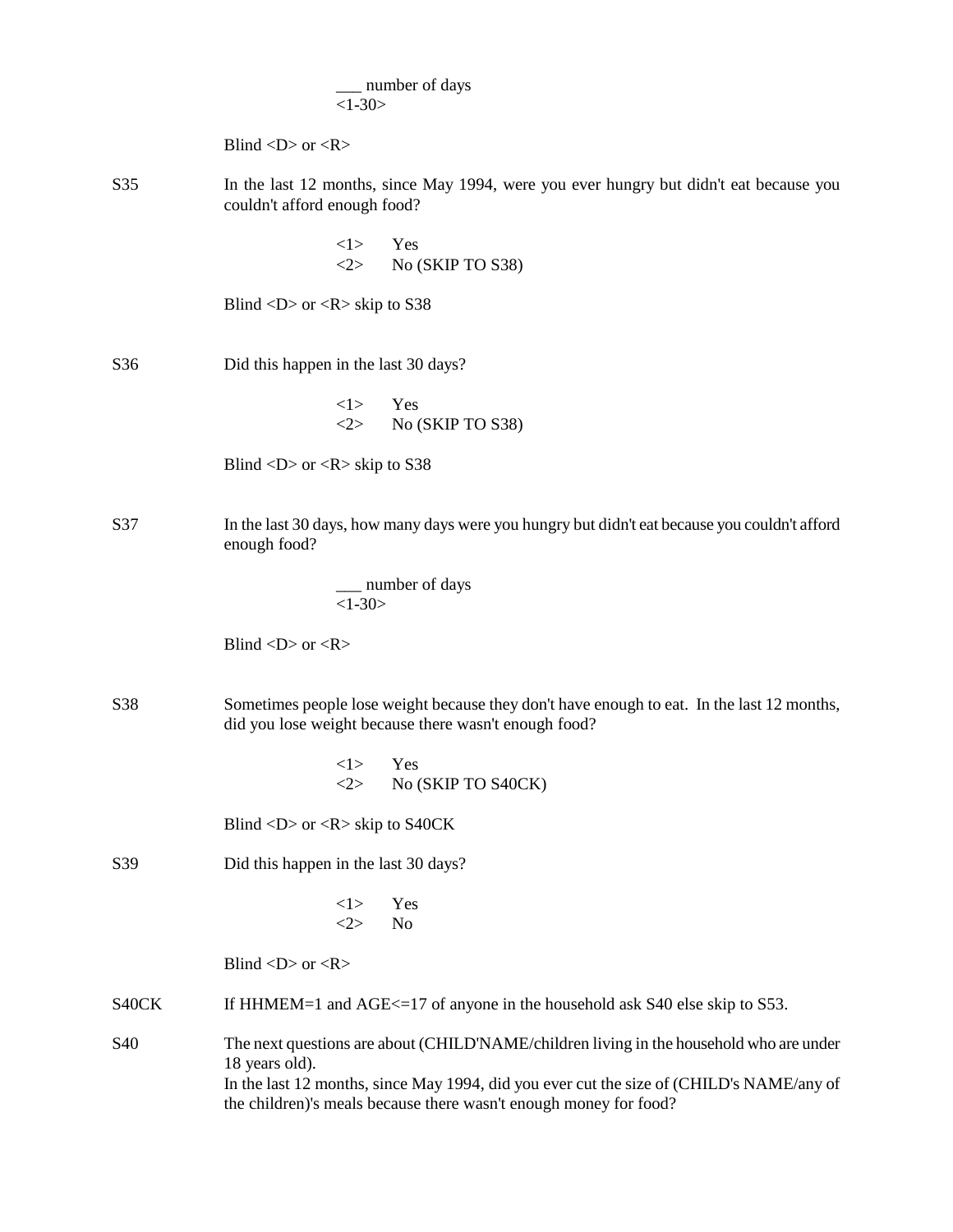|     |                                                              | <1><br>2              | Yes<br>No (SKIP TO S43)                                                                                                                               |
|-----|--------------------------------------------------------------|-----------------------|-------------------------------------------------------------------------------------------------------------------------------------------------------|
|     | Blind $\langle D \rangle$ or $\langle R \rangle$ skip to S43 |                       |                                                                                                                                                       |
| S41 |                                                              |                       | Did this ever happen in the last 30 days?                                                                                                             |
|     |                                                              | <1>                   | Yes<br>$\langle 2 \rangle$ No (SKIP TO S43)                                                                                                           |
|     | Blind <d> or <r> skip to <math>S43</math></r></d>            |                       |                                                                                                                                                       |
| S42 |                                                              |                       | In the last 30 days, how many days did you cut the size of (Child's name/the children)'s meals<br>because there wasn't enough money for food?         |
|     |                                                              | $\frac{1}{1-30}$ days |                                                                                                                                                       |
|     | Blind < $D$ > or < $R$ >                                     |                       |                                                                                                                                                       |
| S43 |                                                              |                       | In the last 12 months, since May 1994, did (Child's name/any of the children) ever skip a meal<br>because there wasn't enough money for food?         |
|     |                                                              | $<1>$ Yes             | $<$ 2> No (SKIP TO S47)                                                                                                                               |
|     | Blind <d> or <r> skip to <math>S47</math></r></d>            |                       |                                                                                                                                                       |
| S44 | 1 or 2 months?                                               |                       | How often did this happen--almost every month, some months but not every month, or in only                                                            |
|     |                                                              | < l >                 | Almost every month                                                                                                                                    |
|     |                                                              | <2><br>3>             | Some months but not every month<br>Only 1 or 2 months                                                                                                 |
|     | Blind < $D$ > or < $R$ >                                     |                       |                                                                                                                                                       |
| S45 |                                                              |                       | Now think about the last 30 days. Did (Child's name/the children) ever skip a meal in the last<br>30 days because there wasn't enough money for food? |
|     |                                                              | <1><br>2              | Yes<br>No (SKIP TO S47)                                                                                                                               |
|     | Blind <d> or <r> skip to <math>S47</math></r></d>            |                       |                                                                                                                                                       |
| S46 |                                                              |                       | In the last 30 days, how many days did this happen?                                                                                                   |
|     |                                                              | $1-30>$               | ____ days                                                                                                                                             |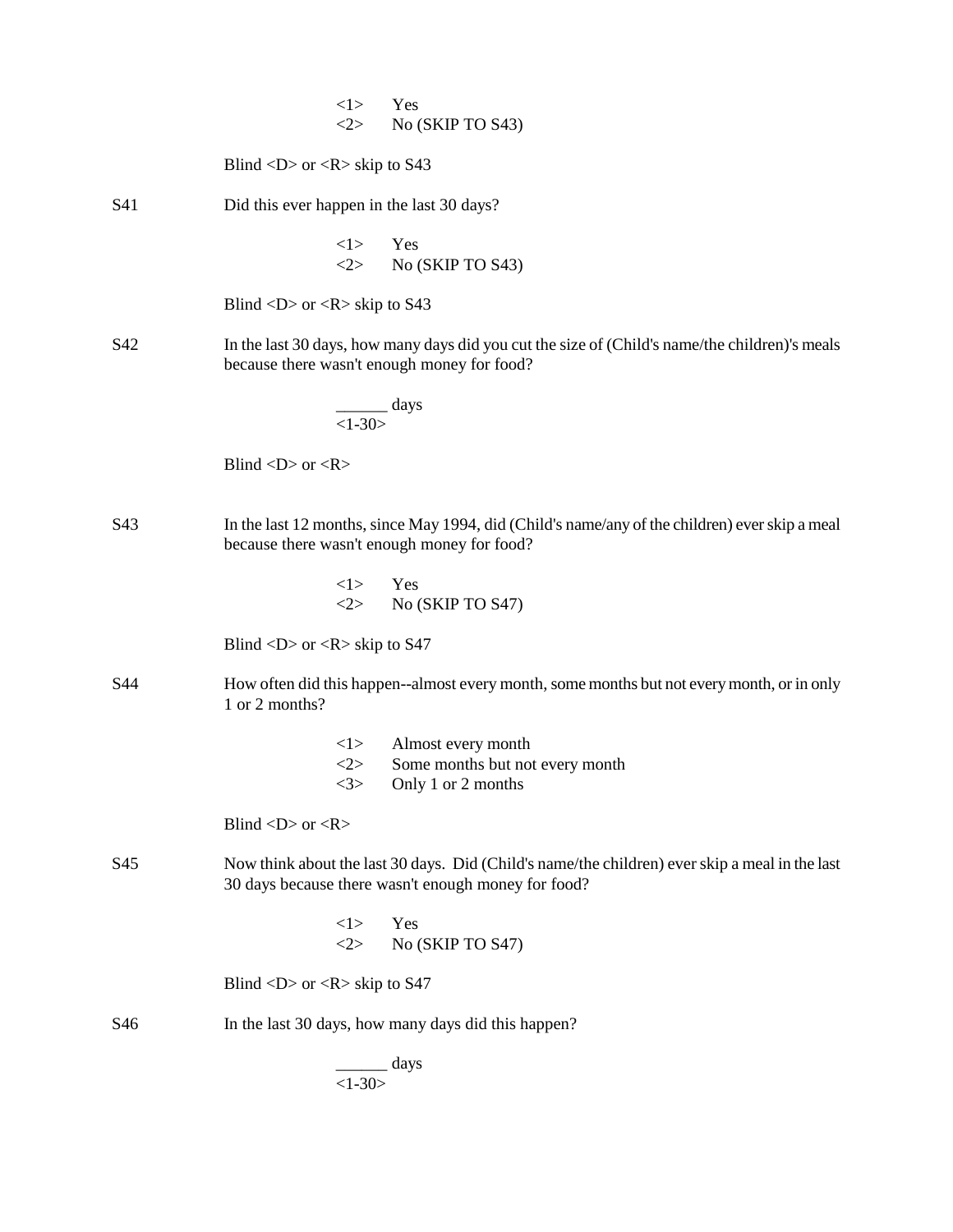|                 | Blind < $D$ > or < $R$ >                                                                                                                                  |
|-----------------|-----------------------------------------------------------------------------------------------------------------------------------------------------------|
| S47             | In the last 12 months, (was CHILD'S NAME/were the children) ever hungry but you just<br>couldn't afford more food?                                        |
|                 | <1><br>Yes<br><2><br>No (SKIP TO S50)                                                                                                                     |
|                 | Blind <d> or <r> skip to <math>S50</math></r></d>                                                                                                         |
| S48             | Did this ever happen in the last 30 days?                                                                                                                 |
|                 | Yes<br>$\langle 1 \rangle$<br><2><br>No (SKIP TO S50)                                                                                                     |
|                 | Blind <d> or <r> skip to <math>S50</math></r></d>                                                                                                         |
| S49             | In the last 30 days, how many days (was CHILD'S NAME/were the children) hungry but you<br>just couldn't afford more food?                                 |
|                 | __ number of days<br>$<1-30>$                                                                                                                             |
|                 | Blind < $D$ > or < $R$ >                                                                                                                                  |
| S50             | In the last 12 months, since May 1994, did (Child's name/any of the children) ever not eat for<br>a whole day because there wasn't enough money for food? |
|                 | <1><br>Yes<br><2><br>No (SKIP TO S53)                                                                                                                     |
|                 | Blind $\langle D \rangle$ or $\langle R \rangle$ skip to S53                                                                                              |
| S51             | Did this ever happen in the last 30 days?                                                                                                                 |
|                 | <1><br>Yes<br>$<\!\!2\!\!>$<br>No (SKIP TO S53)                                                                                                           |
|                 | Blind $\langle D \rangle$ or $\langle R \rangle$ skip to S53                                                                                              |
| S <sub>52</sub> | In the last 30 days, how many days did (Child's name/the children) not eat for a whole day<br>because there wasn't enough money for food?                 |
|                 | $\frac{days}{1-30>}$                                                                                                                                      |
|                 | Blind < $D$ > or < $R$ >                                                                                                                                  |
| S53             | Now I'm going to read you several statements that people have made about their food                                                                       |

situation. For these statements, please tell me whether the statement was often, sometimes, or never true for (you/you or the other members of your household) in the last 12 months.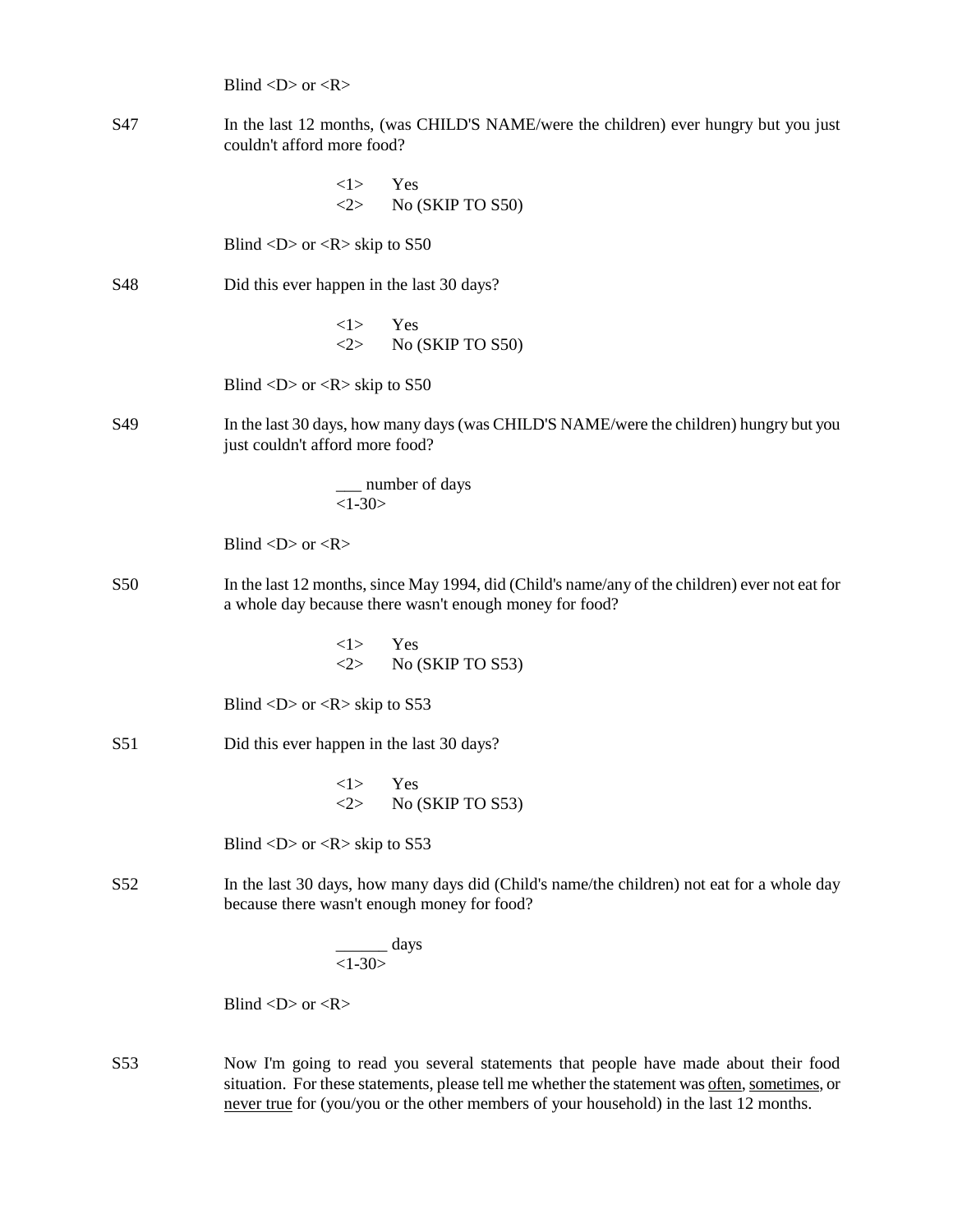|                 | The first statement is " $(1/We)$ worried whether $(my/our)$ food would run out before<br>(I/we) got money to buy more." Was that often, sometimes or never true for you in<br>the last 12 months? |
|-----------------|----------------------------------------------------------------------------------------------------------------------------------------------------------------------------------------------------|
|                 | Often true<br><1><br><2><br>Sometimes true<br><3><br>Never true                                                                                                                                    |
|                 | Blind $\langle D \rangle$ or $\langle R \rangle$                                                                                                                                                   |
| S <sub>54</sub> | "The food that (I/we) bought just didn't last, and (I/we) didn't have money to get more." Was<br>that often, sometimes or never true for you in the last 12 months?                                |
|                 | Often true<br><1><br>Sometimes true<br><2><br><3><br>Never true                                                                                                                                    |
|                 | Blind $\langle D \rangle$ or $\langle R \rangle$                                                                                                                                                   |
| S <sub>55</sub> | "(I/we) couldn't afford to eat balanced meals." Was that often, sometimes or never true for<br>you in the last 12 months?                                                                          |
|                 | Often true<br><1><br>$<\!\!2\!\!>$<br>Sometimes true<br><3><br>Never true                                                                                                                          |
|                 | Blind < $D$ > or < $R$ >                                                                                                                                                                           |
| S56CK           | If any HHMEM=1 and AGE $\le$ =17 in household ask S56 else end the supplement interview.                                                                                                           |
| S56             | "(I/we) couldn't feed (CHILD"S name/the children) a balanced meal, because (I/we) couldn't<br>afford that." Was that often, sometimes or never true for you in the last 12 months?                 |
|                 | Often true<br><1><br><2><br>Sometimes true<br>3><br>Never true                                                                                                                                     |
|                 | Blind < $D$ > or < $R$ >                                                                                                                                                                           |
| S57             | "(CHILD's name was/The children were) not eating enough because (I/we) just couldn't afford<br>enough food." Was that often, sometimes or never true for you in the last 12 months?                |
|                 | Often true<br><1><br><2><br>Sometimes true<br><3><br>Never true                                                                                                                                    |
|                 | Blind < $D$ > or < $R$ >                                                                                                                                                                           |